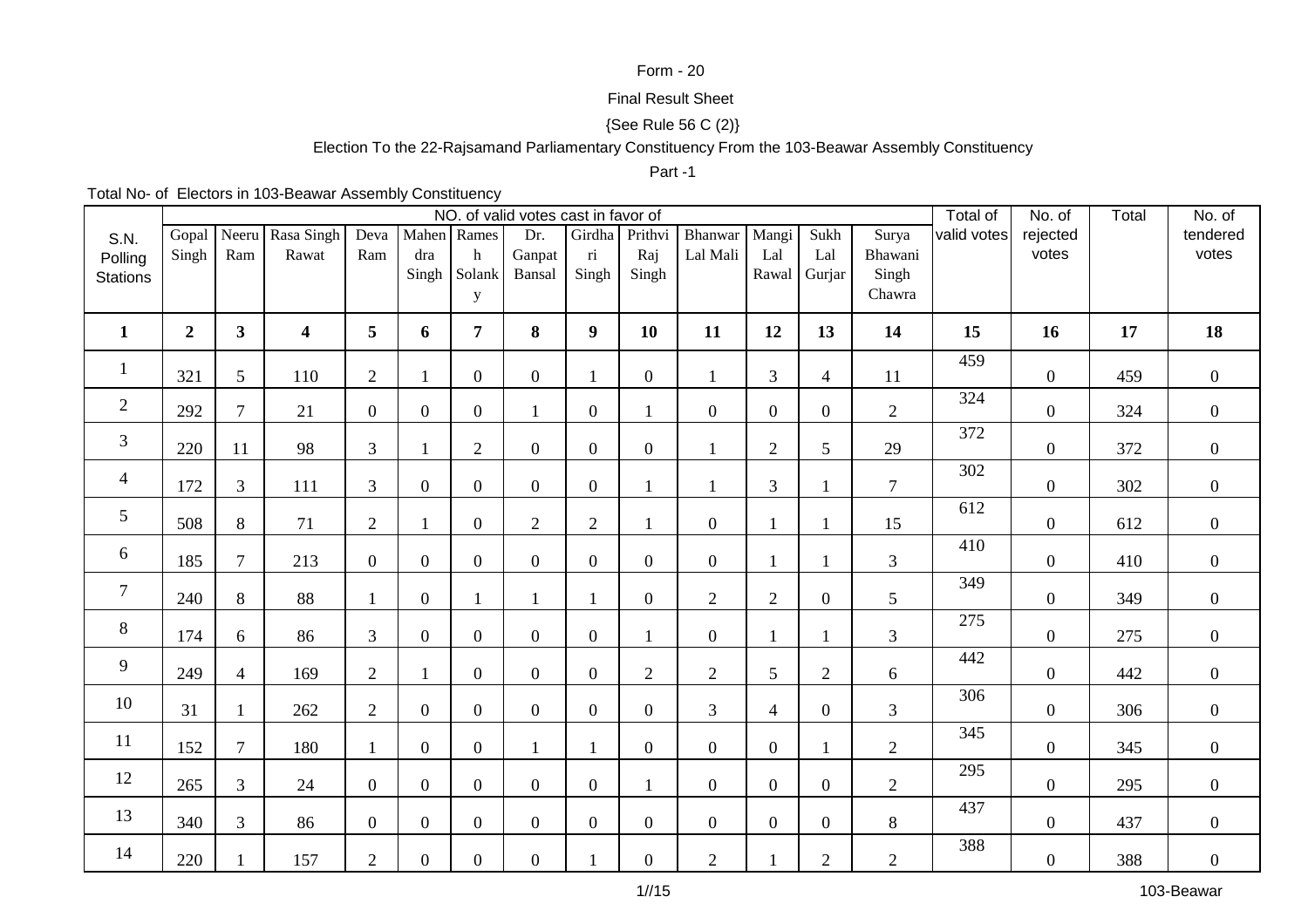|                                    |                |                |                           |                  |                  |                                 | NO. of valid votes cast in favor of |                                            |                         |                     |                       |                       |                                     | Total of    | No. of            | Total | No. of            |
|------------------------------------|----------------|----------------|---------------------------|------------------|------------------|---------------------------------|-------------------------------------|--------------------------------------------|-------------------------|---------------------|-----------------------|-----------------------|-------------------------------------|-------------|-------------------|-------|-------------------|
| S.N.<br>Polling<br><b>Stations</b> | Gopal<br>Singh | Ram            | Neeru Rasa Singh<br>Rawat | Deva<br>Ram      | dra<br>Singh     | Mahen Rames<br>h<br>Solank<br>y | Dr.<br>Ganpat<br>Bansal             | Girdha<br>$\overline{\textbf{n}}$<br>Singh | Prithvi<br>Raj<br>Singh | Bhanwar<br>Lal Mali | Mangi<br>Lal<br>Rawal | Sukh<br>Lal<br>Gurjar | Surya<br>Bhawani<br>Singh<br>Chawra | valid votes | rejected<br>votes |       | tendered<br>votes |
| $\mathbf{1}$                       | $\overline{2}$ | 3 <sup>1</sup> | $\overline{\mathbf{4}}$   | 5                | 6                | 7 <sup>1</sup>                  | 8                                   | $\boldsymbol{9}$                           | 10                      | 11                  | 12                    | 13                    | 14                                  | 15          | 16                | 17    | 18                |
| 15                                 | 109            | $\overline{0}$ | 12                        | 1                | $\overline{0}$   | $\overline{0}$                  | $\overline{0}$                      | $\mathbf{0}$                               | $\overline{0}$          | $\overline{0}$      | $\mathbf{1}$          | $\mathbf{1}$          | $\mathfrak{Z}$                      | 127         | $\overline{0}$    | 127   | $\overline{0}$    |
| 16                                 | 26             | $\overline{2}$ | 310                       | $\tau$           | $\overline{0}$   | $\mathbf{1}$                    | $\mathbf{0}$                        | $\overline{0}$                             | $\mathbf{1}$            | $\mathbf{2}$        | $\mathbf{1}$          | 1                     | $\mathbf{1}$                        | 352         | $\boldsymbol{0}$  | 352   | $\overline{0}$    |
| 17                                 | 385            | 6              | 25                        | $\mathbf{1}$     | $\boldsymbol{0}$ | $\overline{0}$                  | $\mathbf{1}$                        | $\mathbf{1}$                               | $\mathbf{1}$            | $\mathbf{1}$        | $\mathbf{1}$          | $\mathbf{1}$          | 10                                  | 433         | $\boldsymbol{0}$  | 433   | $\overline{0}$    |
| 18                                 | 242            | $\overline{2}$ | 101                       | $\mathbf{1}$     | $\boldsymbol{0}$ | $\overline{0}$                  | $\overline{2}$                      | $\boldsymbol{0}$                           | $\overline{0}$          | $\boldsymbol{0}$    | 3                     | $\overline{4}$        | 8                                   | 363         | $\overline{0}$    | 363   | $\boldsymbol{0}$  |
| 19                                 | 216            | 10             | 77                        | $\mathbf{1}$     | $\overline{0}$   | $\overline{0}$                  | $\overline{0}$                      | $\boldsymbol{0}$                           | $\overline{0}$          | $\boldsymbol{0}$    | $\overline{0}$        | $\mathbf{1}$          | 11                                  | 316         | $\boldsymbol{0}$  | 316   | $\mathbf{0}$      |
| 20                                 | 250            | $\tau$         | 97                        | $\overline{4}$   | $\boldsymbol{0}$ | $\overline{0}$                  | $\mathbf{1}$                        | $\boldsymbol{0}$                           | $\boldsymbol{0}$        | $\boldsymbol{0}$    | 3                     | $\overline{2}$        | 13                                  | 377         | $\boldsymbol{0}$  | 377   | $\mathbf{0}$      |
| 21                                 | 195            | $\overline{4}$ | 14                        | $\overline{2}$   | $\overline{2}$   | $\overline{0}$                  | $\mathbf{1}$                        | $\overline{2}$                             | $\mathbf{1}$            | $\mathbf{1}$        | $\mathbf{1}$          | $\overline{0}$        | $\overline{4}$                      | 227         | $\overline{0}$    | 227   | $\boldsymbol{0}$  |
| 22                                 | 164            | $\overline{2}$ | 12                        | $\overline{2}$   | $\boldsymbol{0}$ | $\overline{0}$                  | $\overline{0}$                      | $\overline{0}$                             | $\overline{0}$          | $\overline{0}$      | $\mathbf{1}$          | $\overline{0}$        | $\overline{4}$                      | 185         | $\boldsymbol{0}$  | 185   | $\boldsymbol{0}$  |
| 23                                 | 309            | $8\,$          | 121                       | $\mathbf{1}$     | $\boldsymbol{0}$ | $\overline{2}$                  | $\overline{0}$                      | $\mathbf{1}$                               | $\boldsymbol{0}$        | $\mathbf{1}$        | $\mathbf{0}$          | $\overline{0}$        | 9                                   | 452         | $\boldsymbol{0}$  | 452   | $\boldsymbol{0}$  |
| 24                                 | 193            | $\overline{4}$ | 202                       | $\overline{4}$   | $\mathbf{1}$     | $\mathbf{1}$                    | $\overline{0}$                      | $\overline{0}$                             | $\overline{0}$          | $\mathbf{0}$        | $\mathbf{1}$          | $\overline{2}$        | 6                                   | 414         | $\overline{0}$    | 414   | $\overline{0}$    |
| 25                                 | 511            | $\overline{0}$ | 32                        | $\mathbf{1}$     | $\overline{0}$   | $\overline{0}$                  | $\boldsymbol{0}$                    | $\overline{0}$                             | $\overline{0}$          | $\boldsymbol{0}$    | $\mathbf{0}$          | $\overline{0}$        | $\overline{0}$                      | 544         | $\overline{0}$    | 544   | $\boldsymbol{0}$  |
| 26                                 | 136            | $\mathfrak{Z}$ | 312                       | 8                | $\overline{0}$   | $\overline{2}$                  | $\mathbf{1}$                        | $\overline{2}$                             | $\overline{0}$          | 8                   | 9                     | $\overline{7}$        | 12                                  | 500         | $\overline{0}$    | 500   | $\overline{0}$    |
| 27                                 | 213            | $\overline{4}$ | 200                       | 5                | $\mathbf{1}$     | $\overline{0}$                  | $\boldsymbol{0}$                    | $\mathbf{2}$                               | $\overline{2}$          | 3                   | $\sqrt{2}$            | $\overline{3}$        | $\tau$                              | 442         | $\boldsymbol{0}$  | 442   | $\mathbf{0}$      |
| 28                                 | 104            | 10             | 182                       | 12               | $\overline{0}$   | $\mathbf{1}$                    | $\overline{0}$                      | $\mathbf{1}$                               | $\overline{2}$          | $\overline{0}$      | 3                     | $\mathbf{1}$          | $\mathfrak{Z}$                      | 319         | $\boldsymbol{0}$  | 319   | $\overline{0}$    |
| 29                                 | 200            | $\overline{0}$ | 369                       | $\boldsymbol{0}$ | $\boldsymbol{0}$ | 1                               | $\boldsymbol{0}$                    | $\mathbf{1}$                               | $\boldsymbol{0}$        | 1                   | $\mathbf{0}$          | $\overline{0}$        | $\mathbf{1}$                        | 573         | $\overline{0}$    | 573   | $\boldsymbol{0}$  |
| 30                                 | 223            | $\overline{0}$ | 182                       | $\boldsymbol{0}$ | $\boldsymbol{0}$ | $\overline{0}$                  | $\overline{0}$                      | $\boldsymbol{0}$                           | $\mathbf{1}$            | $\boldsymbol{0}$    | $\mathbf{1}$          | $\overline{0}$        | $\overline{4}$                      | 411         | $\boldsymbol{0}$  | 411   | $\overline{0}$    |
| 31                                 | 122            |                | 220                       | $\mathbf{1}$     |                  | $\overline{0}$                  | $\boldsymbol{0}$                    | $\boldsymbol{0}$                           | $\boldsymbol{0}$        | $\boldsymbol{0}$    |                       | $\boldsymbol{0}$      | $\boldsymbol{0}$                    | 346         | $\boldsymbol{0}$  | 346   | $\boldsymbol{0}$  |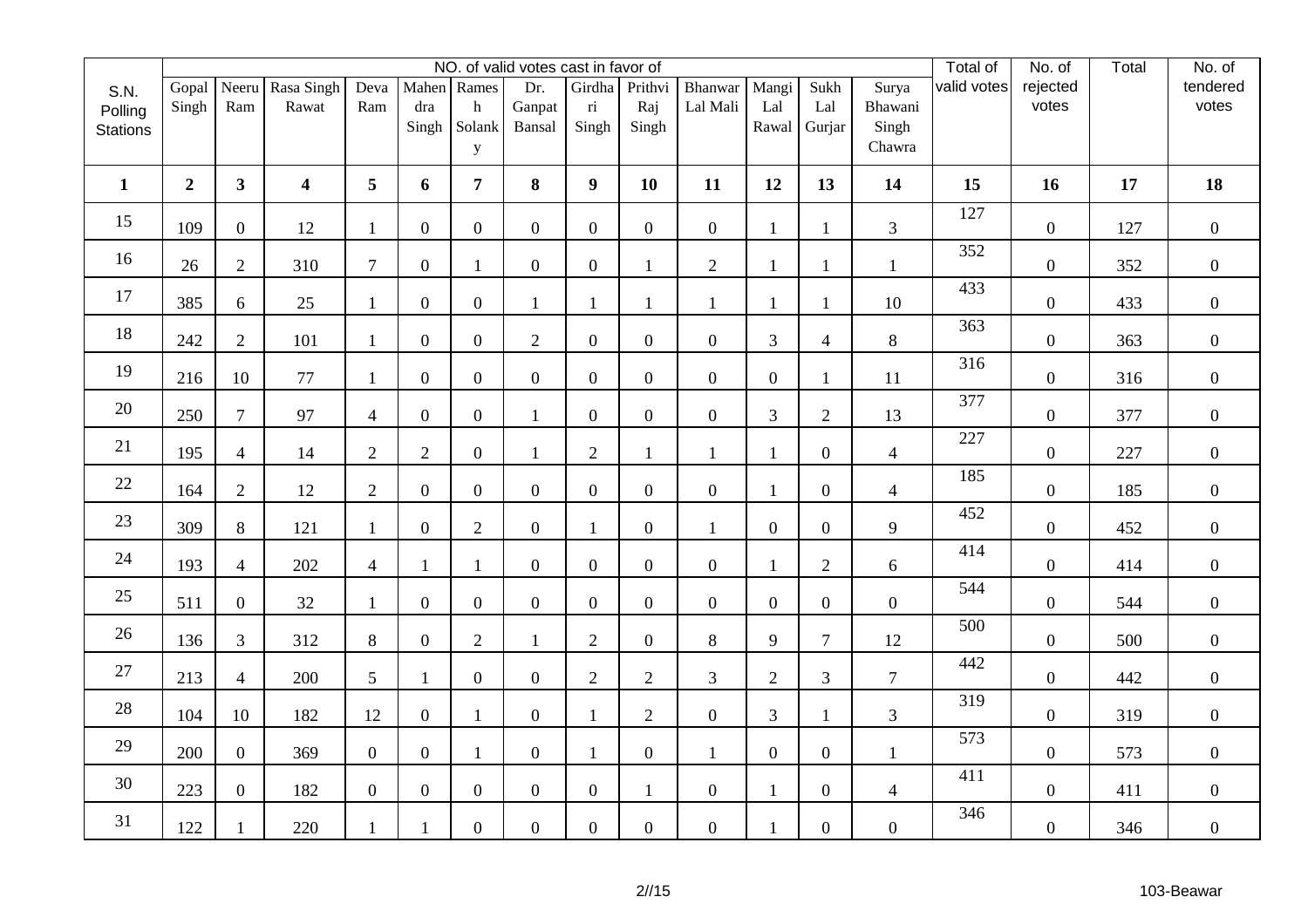|                 |                |                 |                     |                  |                  |                  | NO. of valid votes cast in favor of |                                   |                  |                     |                  |                  |                  | Total of    | No. of            | Total | No. of            |
|-----------------|----------------|-----------------|---------------------|------------------|------------------|------------------|-------------------------------------|-----------------------------------|------------------|---------------------|------------------|------------------|------------------|-------------|-------------------|-------|-------------------|
| S.N.<br>Polling | Gopal<br>Singh | Neeru<br>Ram    | Rasa Singh<br>Rawat | Deva<br>Ram      | dra              | Mahen Rames<br>h | Dr.<br>Ganpat                       | Girdha<br>$\overline{\textbf{n}}$ | Prithvi<br>Raj   | Bhanwar<br>Lal Mali | Mangi<br>Lal     | Sukh<br>Lal      | Surya<br>Bhawani | valid votes | rejected<br>votes |       | tendered<br>votes |
| <b>Stations</b> |                |                 |                     |                  | Singh            | Solank<br>y      | Bansal                              | Singh                             | Singh            |                     | Rawal            | Gurjar           | Singh<br>Chawra  |             |                   |       |                   |
| $\mathbf{1}$    | $\overline{2}$ | 3 <sup>1</sup>  | $\boldsymbol{4}$    | 5                | 6                | 7 <sup>1</sup>   | 8                                   | 9                                 | 10               | 11                  | 12               | 13               | 14               | 15          | 16                | 17    | 18                |
| 32              | 153            | $\overline{0}$  | 285                 | $\mathbf{0}$     | $\overline{0}$   | $\overline{0}$   | $\overline{0}$                      | $\overline{2}$                    | $\overline{0}$   | $\overline{0}$      | $\overline{0}$   | $\overline{0}$   | $\overline{0}$   | 440         | $\overline{0}$    | 440   | $\overline{0}$    |
| 33              | 224            | $\mathfrak{Z}$  | 249                 | $\mathbf{1}$     | $\overline{0}$   | $\overline{0}$   | $\mathbf{1}$                        | $\overline{0}$                    | $\overline{0}$   | $\mathbf{1}$        | 3                | $\overline{0}$   | 3                | 485         | $\overline{0}$    | 485   | $\boldsymbol{0}$  |
| 34              | 158            | 1               | 319                 | $\boldsymbol{0}$ | $\overline{0}$   | $\overline{2}$   | $\boldsymbol{0}$                    | $\overline{0}$                    | $\mathbf{1}$     | $\overline{2}$      | $\overline{0}$   | $\overline{0}$   | $\overline{0}$   | 483         | $\boldsymbol{0}$  | 483   | $\overline{0}$    |
| 35              | 142            | $\mathbf{2}$    | 174                 | $\overline{4}$   | $\boldsymbol{0}$ | $\overline{0}$   | $\boldsymbol{0}$                    | $\mathbf{1}$                      | $\mathbf{1}$     | $\mathbf{1}$        | $\overline{2}$   | $\overline{2}$   | 6                | 335         | $\overline{0}$    | 335   | $\overline{0}$    |
| 36              | 86             | $\overline{0}$  | 104                 | $\mathbf{1}$     | $\overline{0}$   | $\overline{3}$   | $\boldsymbol{0}$                    | $\boldsymbol{0}$                  | $\boldsymbol{0}$ | $\boldsymbol{0}$    | $\overline{0}$   | $\overline{0}$   | $\overline{2}$   | 196         | $\boldsymbol{0}$  | 196   | $\overline{0}$    |
| 37              | 220            | 1               | 191                 | 1                | $\boldsymbol{0}$ | $\overline{0}$   | $\boldsymbol{0}$                    | $\boldsymbol{0}$                  | 1                | 1                   | 5                | $\overline{2}$   | 10               | 432         | $\overline{0}$    | 432   | $\boldsymbol{0}$  |
| 38              | 247            | $\overline{7}$  | 63                  | $\mathbf{1}$     | $\overline{0}$   | $\overline{0}$   | $\mathbf{0}$                        | $\overline{0}$                    | $\overline{0}$   | $\mathbf{0}$        | $\overline{0}$   | 1                | $\overline{0}$   | 319         | $\overline{0}$    | 319   | $\boldsymbol{0}$  |
| 39              | 157            | $5\overline{)}$ | 128                 | $\boldsymbol{0}$ | $\mathbf{1}$     | $\overline{0}$   | $\mathbf{1}$                        | $\boldsymbol{0}$                  | $\mathbf{1}$     | $\mathbf{1}$        | $\sqrt{2}$       | 1                | 3                | 300         | $\boldsymbol{0}$  | 300   | $\boldsymbol{0}$  |
| 40              | 205            | $\overline{4}$  | 98                  | $\overline{2}$   | $\boldsymbol{0}$ | $\overline{2}$   | $\overline{0}$                      | $\overline{0}$                    | $\boldsymbol{0}$ | $\boldsymbol{0}$    | $\overline{0}$   | 1                | $\mathbf{1}$     | 313         | $\boldsymbol{0}$  | 313   | $\overline{0}$    |
| 41              | 135            | $\overline{0}$  | 94                  | 1                | $\overline{0}$   | $\overline{0}$   | $\overline{0}$                      | $\overline{0}$                    | $\overline{0}$   | $\boldsymbol{0}$    | $\mathbf{1}$     | $\overline{0}$   | $\overline{2}$   | 233         | $\overline{0}$    | 233   | $\boldsymbol{0}$  |
| 42              | 308            | $\overline{4}$  | 194                 | $\mathbf{1}$     | $\overline{0}$   | $\overline{2}$   | $\boldsymbol{0}$                    | $\boldsymbol{0}$                  | $\overline{0}$   | $\boldsymbol{0}$    | $\mathbf{1}$     | $\overline{2}$   | $\overline{4}$   | 516         | $\overline{0}$    | 516   | $\boldsymbol{0}$  |
| 43              | 223            | $\mathbf{1}$    | 234                 | $\overline{2}$   | $\mathbf{1}$     | $\mathbf{1}$     | $\boldsymbol{0}$                    | $\overline{2}$                    | $\overline{2}$   | $\mathbf{1}$        | $\overline{2}$   | 1                | $\mathbf{1}$     | 471         | $\boldsymbol{0}$  | 471   | $\overline{0}$    |
| 44              | 165            | $\mathbf{1}$    | 212                 | $\mathbf{1}$     | $\mathbf{1}$     | $\mathbf{2}$     | $\mathbf{1}$                        | $\boldsymbol{0}$                  | $\mathbf{1}$     | $\mathbf{1}$        | $\boldsymbol{0}$ | $\mathbf{1}$     | $\overline{2}$   | 388         | $\boldsymbol{0}$  | 388   | $\mathbf{0}$      |
| 45              | 133            | $\overline{4}$  | 138                 | $\mathbf{1}$     | $\boldsymbol{0}$ | $\overline{0}$   | $\mathbf{1}$                        | $\overline{0}$                    | $\overline{0}$   | $\boldsymbol{0}$    | $\overline{0}$   | $\overline{0}$   | $\mathbf{1}$     | 278         | $\overline{0}$    | 278   | $\boldsymbol{0}$  |
| 46              | 144            | 12              | 123                 | 1                | $\boldsymbol{0}$ | 1                | $\mathbf{1}$                        | $\mathbf{0}$                      | 1                | $\mathbf{0}$        | $\mathbf{1}$     | $\overline{0}$   | $\mathbf{1}$     | 285         | $\overline{0}$    | 285   | $\boldsymbol{0}$  |
| 47              | 256            | $\overline{2}$  | 100                 | $\mathbf{1}$     | $\mathbf{1}$     | $\boldsymbol{0}$ | $\boldsymbol{0}$                    | $\mathbf{2}$                      | $\mathbf{1}$     | $\mathbf{2}$        | $\sqrt{2}$       | $\boldsymbol{0}$ | 6                | 373         | $\boldsymbol{0}$  | 373   | $\boldsymbol{0}$  |
| 48              | 133            |                 | 108                 | $\mathbf{2}$     |                  | $\overline{0}$   |                                     | $\mathbf{2}$                      | $\boldsymbol{0}$ | $\overline{0}$      | $\overline{2}$   | $\overline{0}$   | $\boldsymbol{0}$ | 250         | $\boldsymbol{0}$  | 250   | $\boldsymbol{0}$  |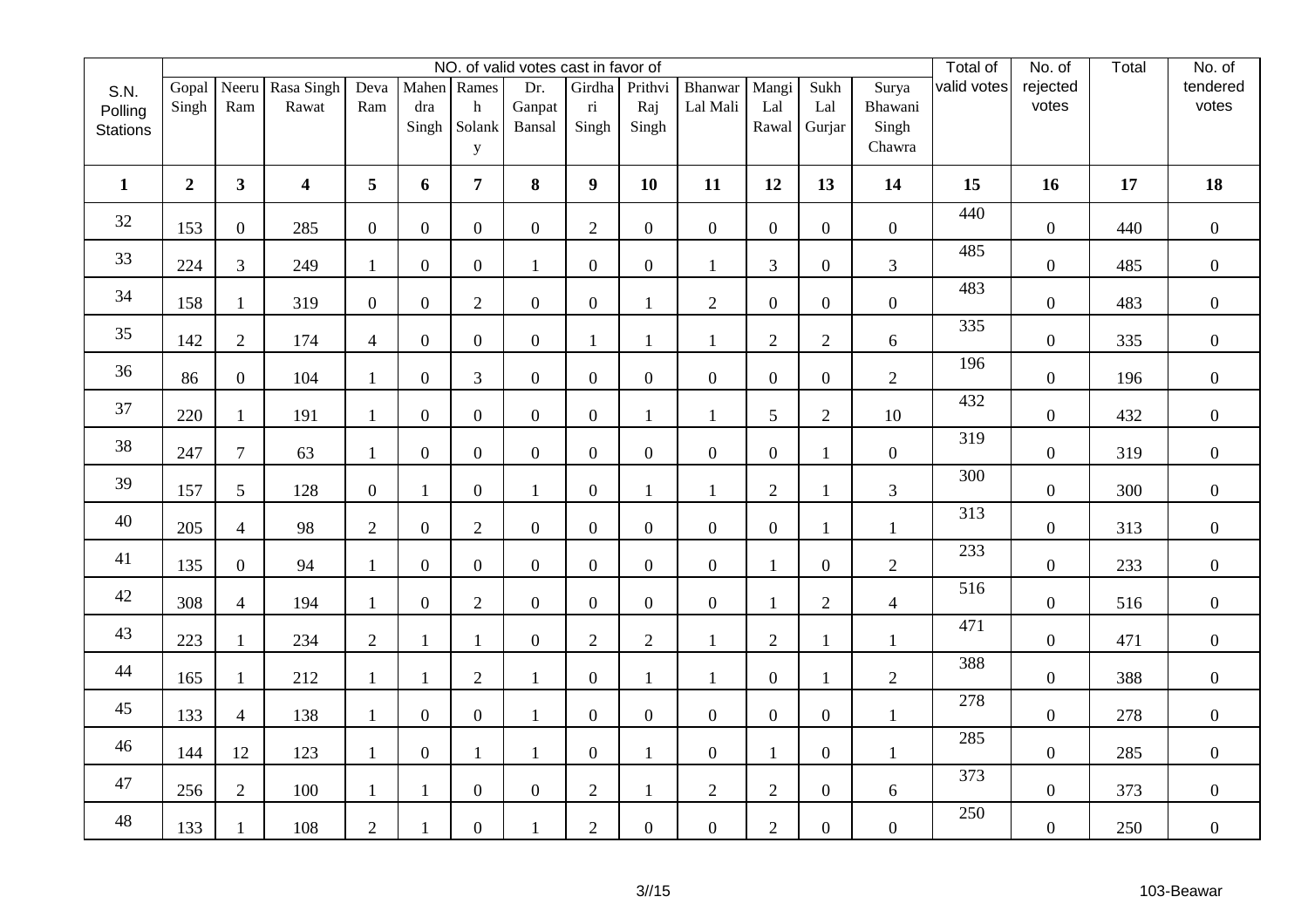|                                    |                  |                |                           |                  |                  |                                 | NO. of valid votes cast in favor of |                                            |                         |                     |                       |                       |                                     | Total of    | No. of            | Total | No. of            |
|------------------------------------|------------------|----------------|---------------------------|------------------|------------------|---------------------------------|-------------------------------------|--------------------------------------------|-------------------------|---------------------|-----------------------|-----------------------|-------------------------------------|-------------|-------------------|-------|-------------------|
| S.N.<br>Polling<br><b>Stations</b> | Gopal<br>Singh   | Ram            | Neeru Rasa Singh<br>Rawat | Deva<br>Ram      | dra<br>Singh     | Mahen Rames<br>h<br>Solank<br>y | Dr.<br>Ganpat<br>Bansal             | Girdha<br>$\overline{\textbf{n}}$<br>Singh | Prithvi<br>Raj<br>Singh | Bhanwar<br>Lal Mali | Mangi<br>Lal<br>Rawal | Sukh<br>Lal<br>Gurjar | Surya<br>Bhawani<br>Singh<br>Chawra | valid votes | rejected<br>votes |       | tendered<br>votes |
| $\mathbf{1}$                       | $\boldsymbol{2}$ | 3 <sup>1</sup> | $\boldsymbol{4}$          | 5                | 6                | $\overline{7}$                  | 8                                   | $\boldsymbol{9}$                           | 10                      | 11                  | 12                    | 13                    | 14                                  | 15          | 16                | 17    | 18                |
| 49                                 | 326              | $8\,$          | 186                       | 3                | $\overline{0}$   | $\overline{0}$                  | $\boldsymbol{0}$                    | $\overline{2}$                             | $\overline{2}$          | $\mathbf{1}$        | $\overline{0}$        | $\overline{2}$        | $\overline{2}$                      | 532         | $\overline{0}$    | 532   | $\overline{0}$    |
| 50                                 | 220              | $\overline{2}$ | 125                       | $\mathbf{1}$     | $\overline{0}$   | 1                               | $\boldsymbol{0}$                    | $\mathbf{0}$                               | $\mathbf{1}$            | $\mathbf{1}$        | $\overline{0}$        | $\overline{0}$        | $\overline{0}$                      | 351         | $\overline{0}$    | 351   | $\overline{0}$    |
| 51                                 | 116              | $\mathbf{1}$   | 174                       | $\mathbf{1}$     | $\overline{0}$   | $\overline{0}$                  | $\boldsymbol{0}$                    | $\overline{0}$                             | $\overline{0}$          | $\overline{0}$      | $\overline{0}$        | $\overline{0}$        | $\mathbf{1}$                        | 293         | $\boldsymbol{0}$  | 293   | $\boldsymbol{0}$  |
| 52                                 | 275              | $\mathbf{1}$   | 192                       | $\mathbf{1}$     | 1                | $\overline{0}$                  | $\boldsymbol{0}$                    | $\boldsymbol{0}$                           | $\boldsymbol{0}$        | $\boldsymbol{0}$    | $\boldsymbol{0}$      | 1                     | $\overline{2}$                      | 473         | $\boldsymbol{0}$  | 473   | $\mathbf{0}$      |
| 53                                 | 367              | $\overline{7}$ | 158                       | 6                | $\mathbf{1}$     | $\overline{0}$                  | $\overline{0}$                      | $\mathbf{1}$                               | $\overline{0}$          | $\overline{0}$      | $\overline{0}$        | 1                     | 8                                   | 549         | $\overline{0}$    | 549   | $\overline{0}$    |
| 54                                 | 220              | 1              | 259                       | $\mathbf{0}$     | $\boldsymbol{0}$ | $\overline{2}$                  | $\boldsymbol{0}$                    | $\boldsymbol{0}$                           | $\overline{0}$          | $\boldsymbol{0}$    | $\overline{0}$        | $\mathbf{1}$          | $\mathbf{1}$                        | 484         | $\overline{0}$    | 484   | $\overline{0}$    |
| 55                                 | 164              | $\mathbf{2}$   | 336                       | $\mathbf{1}$     | $\overline{2}$   | $\mathbf{1}$                    | $\overline{2}$                      | $\overline{0}$                             | $\mathbf{1}$            | $\boldsymbol{0}$    | $\overline{0}$        | 1                     | $\mathbf{1}$                        | 511         | $\overline{0}$    | 511   | $\boldsymbol{0}$  |
| 56                                 | 422              | $8\,$          | 146                       | 3                | $\boldsymbol{0}$ | 5                               | $\boldsymbol{0}$                    | 3                                          | $\boldsymbol{0}$        | $\mathbf{1}$        | $\sqrt{2}$            | 1                     | $\overline{4}$                      | 595         | $\boldsymbol{0}$  | 595   | $\boldsymbol{0}$  |
| 57                                 | 175              | $\overline{0}$ | 327                       | $\overline{2}$   | $\boldsymbol{0}$ | $\mathbf{1}$                    | $\mathbf{1}$                        | $\overline{0}$                             | $\mathbf{1}$            | $\boldsymbol{0}$    | $\mathbf{1}$          | $\overline{0}$        | $\overline{0}$                      | 508         | $\boldsymbol{0}$  | 508   | $\boldsymbol{0}$  |
| 58                                 | 343              | 5              | 172                       | 1                | $\overline{0}$   | $\overline{0}$                  | $\boldsymbol{0}$                    | $\overline{0}$                             | $\overline{0}$          | $\boldsymbol{0}$    | $\overline{0}$        | $\overline{2}$        | 3                                   | 526         | $\boldsymbol{0}$  | 526   | $\boldsymbol{0}$  |
| 59                                 | 298              | 1              | 31                        | $\mathbf{0}$     | $\overline{0}$   | 1                               | $\boldsymbol{0}$                    | $\overline{0}$                             | 1                       | $\boldsymbol{0}$    | $\overline{0}$        | $\overline{0}$        | 3                                   | 335         | $\overline{0}$    | 335   | $\boldsymbol{0}$  |
| 60                                 | 235              | $\overline{2}$ | 44                        | $\boldsymbol{0}$ | $\overline{0}$   | $\overline{0}$                  | $\mathbf{1}$                        | $\overline{0}$                             | $\mathbf{1}$            | $\mathbf{1}$        | $\mathbf{1}$          | $\overline{0}$        | $\overline{2}$                      | 287         | $\overline{0}$    | 287   | $\mathbf{0}$      |
| 61                                 | 208              | $\overline{0}$ | 170                       | $\overline{2}$   | $\boldsymbol{0}$ | $\mathbf{1}$                    | $\boldsymbol{0}$                    | $\boldsymbol{0}$                           | $\overline{0}$          | $\boldsymbol{0}$    | $\mathbf{1}$          | $\overline{0}$        | $\boldsymbol{0}$                    | 382         | $\boldsymbol{0}$  | 382   | $\mathbf{0}$      |
| 62                                 | 242              | $\overline{2}$ | 343                       | $\overline{2}$   | $\mathbf{1}$     | $\overline{0}$                  | $\mathbf{1}$                        | 1                                          | $\overline{0}$          | $\boldsymbol{0}$    | $\overline{0}$        | $\mathbf{1}$          | $\overline{0}$                      | 593         | $\overline{0}$    | 593   | $\boldsymbol{0}$  |
| 63                                 | 188              | $\mathfrak{Z}$ | 324                       | $\overline{0}$   | $\boldsymbol{0}$ | $\overline{2}$                  | $\boldsymbol{0}$                    | $\overline{0}$                             | $\overline{0}$          | $\mathbf{0}$        | $\overline{0}$        | $\overline{0}$        | $\overline{0}$                      | 517         | $\overline{0}$    | 517   | $\boldsymbol{0}$  |
| 64                                 | 206              | $\mathbf{2}$   | 250                       | $\mathbf{1}$     | $\boldsymbol{0}$ | $\overline{0}$                  | $\mathbf{1}$                        | $\boldsymbol{0}$                           | $\boldsymbol{0}$        | $\mathbf{1}$        | $\mathbf{1}$          | $\boldsymbol{0}$      | $\overline{c}$                      | 464         | $\boldsymbol{0}$  | 464   | $\boldsymbol{0}$  |
| 65                                 | 350              | $\overline{4}$ | 262                       |                  | $\overline{2}$   | $\overline{0}$                  | $\boldsymbol{0}$                    | 1                                          | $\boldsymbol{0}$        | $\boldsymbol{0}$    | $\overline{2}$        | $\overline{2}$        | $\overline{2}$                      | 626         | $\boldsymbol{0}$  | 626   | $\boldsymbol{0}$  |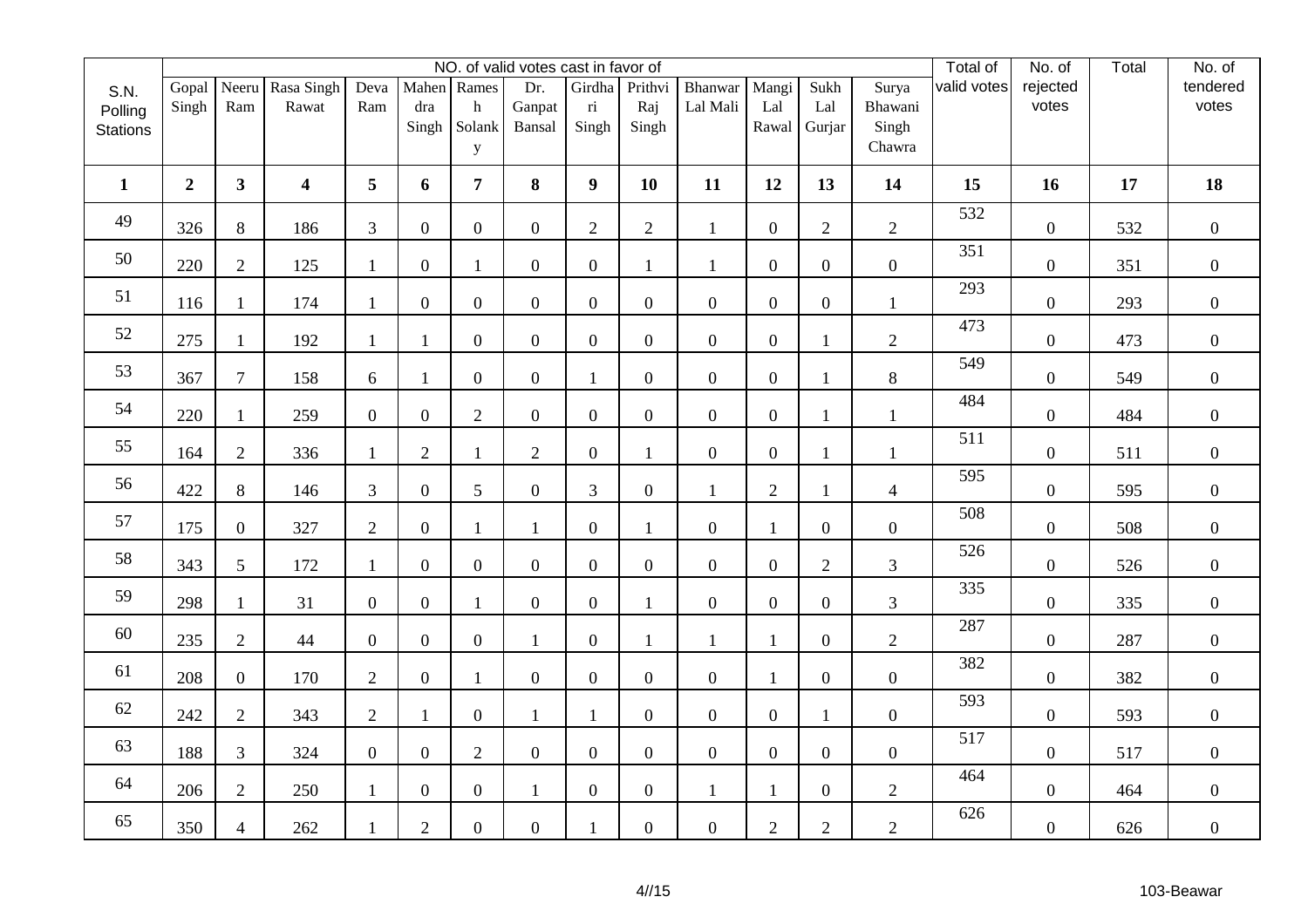|                 |                |                |                         |                  |                    |                | NO. of valid votes cast in favor of |                                   |                  |                     |                |                  |                  | Total of    | No. of            | Total | No. of            |
|-----------------|----------------|----------------|-------------------------|------------------|--------------------|----------------|-------------------------------------|-----------------------------------|------------------|---------------------|----------------|------------------|------------------|-------------|-------------------|-------|-------------------|
| S.N.<br>Polling | Gopal<br>Singh | Neeru<br>Ram   | Rasa Singh<br>Rawat     | Deva<br>Ram      | Mahen Rames<br>dra | h              | Dr.<br>Ganpat                       | Girdha<br>$\overline{\textbf{n}}$ | Prithvi<br>Raj   | Bhanwar<br>Lal Mali | Mangi<br>Lal   | Sukh<br>Lal      | Surya<br>Bhawani | valid votes | rejected<br>votes |       | tendered<br>votes |
| <b>Stations</b> |                |                |                         |                  | Singh              | Solank<br>y    | Bansal                              | Singh                             | Singh            |                     | Rawal          | Gurjar           | Singh<br>Chawra  |             |                   |       |                   |
| $\mathbf{1}$    | $\overline{2}$ | $\mathbf{3}$   | $\overline{\mathbf{4}}$ | 5                | 6                  | $\overline{7}$ | 8                                   | $\boldsymbol{9}$                  | 10               | 11                  | 12             | 13               | 14               | 15          | 16                | 17    | 18                |
| 66              | 137            | $\overline{2}$ | 295                     | $\overline{0}$   | $\overline{0}$     | $\overline{0}$ | $\mathbf{1}$                        | $\overline{0}$                    | $\overline{0}$   | $\mathbf{1}$        | $\overline{0}$ | $\overline{0}$   | $\overline{0}$   | 436         | $\boldsymbol{0}$  | 436   | $\overline{0}$    |
| 67              | 362            | $\overline{7}$ | 211                     | $\overline{0}$   | 3                  | 9              | 3                                   | $\overline{0}$                    | $\mathbf{1}$     | $\overline{2}$      | $\overline{0}$ | $\overline{4}$   | $\overline{2}$   | 604         | $\boldsymbol{0}$  | 604   | $\boldsymbol{0}$  |
| 68              | 321            | $\mathbf{1}$   | 276                     | $\overline{2}$   | $\overline{0}$     | $\overline{0}$ | $\mathbf{0}$                        | $\mathbf{1}$                      | $\mathbf{1}$     | $\overline{0}$      | $\overline{0}$ | $\mathbf{1}$     | $\overline{0}$   | 603         | $\boldsymbol{0}$  | 603   | $\mathbf{0}$      |
| 69              | 433            | $\overline{2}$ | 190                     | $\mathbf{2}$     | $\mathbf{0}$       | $\overline{0}$ | $\boldsymbol{0}$                    | $\boldsymbol{0}$                  | $\overline{0}$   | $\boldsymbol{0}$    | $\overline{0}$ | $\overline{0}$   | $\overline{2}$   | 629         | $\boldsymbol{0}$  | 629   | $\overline{0}$    |
| 70              | 221            | $\overline{0}$ | 267                     | $\mathbf{1}$     | $\mathbf{1}$       | 1              | $\mathbf{1}$                        | $\boldsymbol{0}$                  | $\boldsymbol{0}$ | 1                   | $\overline{0}$ | $\overline{2}$   | $\mathbf{1}$     | 496         | $\boldsymbol{0}$  | 496   | $\overline{0}$    |
| 71              | 157            | $\overline{4}$ | 302                     | $\boldsymbol{0}$ | $\boldsymbol{0}$   | 3              | $\boldsymbol{0}$                    | $\mathbf{1}$                      | 1                | $\boldsymbol{0}$    | -1             | $\overline{0}$   | $\mathbf{1}$     | 470         | $\boldsymbol{0}$  | 470   | $\mathbf{0}$      |
| 72              | 185            | 3              | 227                     | 6                | $\overline{2}$     | $\overline{0}$ | $\mathbf{1}$                        | $\overline{0}$                    | 1                | $\overline{3}$      | 5              | $\overline{2}$   | 5                | 440         | $\overline{0}$    | 440   | $\overline{0}$    |
| $73\,$          | 217            | 6              | 106                     | 3                | $\boldsymbol{0}$   | 3              | $\overline{2}$                      | $\mathbf{1}$                      | $\overline{0}$   | 3                   | 3              | 6                | 8                | 358         | $\boldsymbol{0}$  | 358   | $\mathbf{0}$      |
| 74              | 198            | $\overline{2}$ | 340                     | $\mathbf{0}$     | $\mathbf{1}$       | $\mathbf{1}$   | $\mathbf{1}$                        | $\overline{0}$                    | $\boldsymbol{0}$ |                     | $\overline{0}$ | 1                | $\overline{0}$   | 545         | $\mathbf{0}$      | 545   | $\mathbf{0}$      |
| 75              | 247            | 1              | 256                     | $\mathbf{1}$     | $\boldsymbol{0}$   | $\overline{0}$ | $\overline{0}$                      | $\overline{0}$                    | $\overline{0}$   | $\overline{2}$      | $\overline{0}$ | 1                | 3                | 511         | $\boldsymbol{0}$  | 511   | $\overline{0}$    |
| 76              | 238            | 5              | 154                     | $\overline{0}$   | $\overline{0}$     | $\mathbf{1}$   | $\mathbf{1}$                        | $\boldsymbol{0}$                  | $\mathbf{1}$     | $\boldsymbol{0}$    | $\mathbf{0}$   | $\overline{0}$   | $\mathbf{1}$     | 401         | $\boldsymbol{0}$  | 401   | $\overline{0}$    |
| 77              | 401            | $\overline{2}$ | 126                     | $\boldsymbol{0}$ | $\boldsymbol{0}$   | $\mathfrak{Z}$ | $\overline{0}$                      | $\boldsymbol{0}$                  | $\overline{2}$   | $\mathbf{1}$        | $\overline{2}$ | $\mathbf{0}$     | 3                | 540         | $\boldsymbol{0}$  | 540   | $\mathbf{0}$      |
| 78              | 522            | $\overline{4}$ | 220                     | $\mathbf{1}$     | $\boldsymbol{0}$   | $\mathbf{1}$   | $\boldsymbol{0}$                    | $\boldsymbol{0}$                  | $\overline{0}$   | $\boldsymbol{0}$    | 1              | $\mathbf{1}$     | $\mathbf{1}$     | 751         | $\boldsymbol{0}$  | 751   | $\mathbf{0}$      |
| 79              | 138            | $\overline{2}$ | 309                     | $\overline{2}$   | $\mathbf{0}$       | $\overline{0}$ | $\overline{0}$                      | $\overline{0}$                    | $\overline{0}$   | $\overline{0}$      | $\mathbf{1}$   | $\overline{0}$   | $\overline{3}$   | 455         | $\boldsymbol{0}$  | 455   | $\overline{0}$    |
| 80              | 202            | $\overline{0}$ | 160                     | $\overline{0}$   | $\overline{0}$     | $\overline{0}$ | $\overline{0}$                      | $\overline{0}$                    | $\overline{0}$   | $\overline{0}$      | $\overline{0}$ | $\overline{0}$   | $\mathbf{0}$     | 362         | $\boldsymbol{0}$  | 362   | $\boldsymbol{0}$  |
| $81\,$          | 215            | 3              | 223                     | $\mathbf{1}$     |                    | $\overline{4}$ | $\boldsymbol{0}$                    | $\mathbf{1}$                      | $\boldsymbol{0}$ | $\mathbf{1}$        | $\overline{0}$ | $\boldsymbol{0}$ | $\overline{c}$   | 451         | $\boldsymbol{0}$  | 451   | $\mathbf{0}$      |
| 82              | 156            | 3              | 355                     | $\mathfrak{S}$   | $\boldsymbol{0}$   |                | $\mathbf{1}$                        | $\overline{4}$                    | $\boldsymbol{0}$ |                     | $\overline{0}$ |                  | 3                | 530         | $\boldsymbol{0}$  | 530   | $\mathbf{0}$      |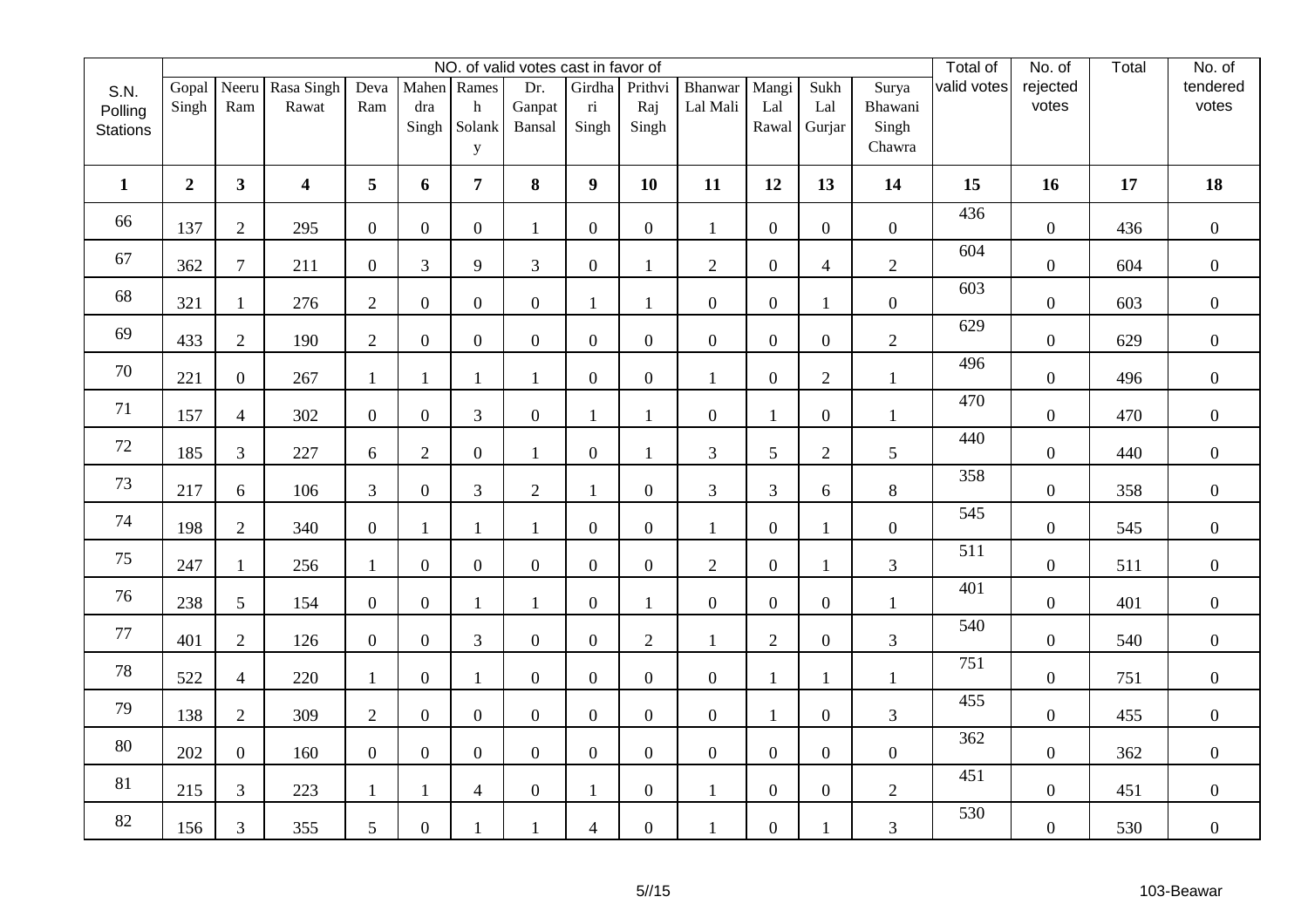|                 |                |                |                     |                  |                  |                  | NO. of valid votes cast in favor of |                                   |                  |                     |                  |                  |                  | Total of    | No. of            | Total | No. of            |
|-----------------|----------------|----------------|---------------------|------------------|------------------|------------------|-------------------------------------|-----------------------------------|------------------|---------------------|------------------|------------------|------------------|-------------|-------------------|-------|-------------------|
| S.N.<br>Polling | Gopal<br>Singh | Neeru<br>Ram   | Rasa Singh<br>Rawat | Deva<br>Ram      | dra              | Mahen Rames<br>h | Dr.<br>Ganpat                       | Girdha<br>$\overline{\textbf{n}}$ | Prithvi<br>Raj   | Bhanwar<br>Lal Mali | Mangi<br>Lal     | Sukh<br>Lal      | Surya<br>Bhawani | valid votes | rejected<br>votes |       | tendered<br>votes |
| <b>Stations</b> |                |                |                     |                  | Singh            | Solank<br>y      | Bansal                              | Singh                             | Singh            |                     | Rawal            | Gurjar           | Singh<br>Chawra  |             |                   |       |                   |
| $\mathbf{1}$    | $\overline{2}$ | 3 <sup>1</sup> | $\boldsymbol{4}$    | 5                | 6                | 7 <sup>1</sup>   | 8                                   | 9                                 | 10               | 11                  | 12               | 13               | 14               | 15          | 16                | 17    | 18                |
| 83              | 173            | $\mathbf{1}$   | 268                 | $\overline{2}$   | $\mathbf{1}$     | 1                | $\mathbf{1}$                        | $\overline{0}$                    | $\overline{0}$   | $\overline{0}$      | 1                | $\overline{0}$   | 5                | 453         | $\overline{0}$    | 453   | $\overline{0}$    |
| 84              | 127            | $\overline{0}$ | 145                 | $\mathbf{0}$     | $\boldsymbol{0}$ | 1                | $\mathbf{0}$                        | $\overline{0}$                    | $\overline{0}$   | $\boldsymbol{0}$    | $\overline{0}$   | $\overline{0}$   | $\mathbf{1}$     | 274         | $\overline{0}$    | 274   | $\boldsymbol{0}$  |
| 85              | 128            | $\overline{4}$ | 278                 | $\mathbf{1}$     | $\overline{0}$   | $\overline{0}$   | $\overline{0}$                      | $\overline{0}$                    | $\mathbf{1}$     | $\overline{0}$      | $\overline{0}$   | $\overline{0}$   | $\mathbf{1}$     | 413         | $\boldsymbol{0}$  | 413   | $\overline{0}$    |
| 86              | 127            | $\overline{4}$ | 345                 | $\mathfrak{Z}$   | $\boldsymbol{0}$ | $\overline{0}$   | $\boldsymbol{0}$                    | $\overline{0}$                    | $\overline{0}$   | $\boldsymbol{0}$    | $\overline{0}$   | $\overline{0}$   | $\boldsymbol{0}$ | 479         | $\overline{0}$    | 479   | $\overline{0}$    |
| 87              | 232            | $\mathbf{1}$   | 362                 | 3                | $\overline{0}$   | $\overline{0}$   | $\boldsymbol{0}$                    | $\overline{0}$                    | $\boldsymbol{0}$ | $\boldsymbol{0}$    | $\overline{0}$   | $\overline{0}$   | $\mathbf{1}$     | 599         | $\boldsymbol{0}$  | 599   | $\overline{0}$    |
| 88              | 189            | $\overline{2}$ | 124                 | $\boldsymbol{0}$ | $\boldsymbol{0}$ | 3                | $\boldsymbol{0}$                    | $\boldsymbol{0}$                  | $\overline{0}$   | $\boldsymbol{0}$    | $\overline{0}$   | $\mathbf{1}$     | $\mathbf{1}$     | 320         | $\overline{0}$    | 320   | $\boldsymbol{0}$  |
| 89              | 101            | $\overline{2}$ | 296                 | $\overline{2}$   | $\overline{0}$   | $\overline{2}$   | $\mathbf{0}$                        | $\overline{0}$                    | $\overline{0}$   | $\mathbf{0}$        | $\mathbf{1}$     | $\overline{0}$   | $\mathfrak{Z}$   | 407         | $\overline{0}$    | 407   | $\boldsymbol{0}$  |
| 90              | 138            | $\overline{0}$ | 217                 | $\overline{2}$   | $\boldsymbol{0}$ | $\overline{0}$   | $\boldsymbol{0}$                    | $\mathbf{1}$                      | $\overline{0}$   | $\boldsymbol{0}$    | $\overline{2}$   | $\overline{0}$   | $\mathbf{1}$     | 361         | $\boldsymbol{0}$  | 361   | $\boldsymbol{0}$  |
| 91              | 135            | $\overline{2}$ | 108                 | $\overline{2}$   | $\boldsymbol{0}$ | 8                | $\overline{0}$                      | $\overline{0}$                    | $\boldsymbol{0}$ | $\boldsymbol{0}$    | $\overline{0}$   | $\overline{0}$   | $\overline{0}$   | 255         | $\boldsymbol{0}$  | 255   | $\overline{0}$    |
| 92              | 212            | $\overline{2}$ | 102                 | 1                | $\overline{0}$   | 3                | $\overline{0}$                      | $\overline{0}$                    | $\overline{0}$   | $\overline{0}$      | $\overline{0}$   | $\mathbf{1}$     | $\mathbf{1}$     | 322         | $\boldsymbol{0}$  | 322   | $\boldsymbol{0}$  |
| 93              | 346            | 5              | 140                 | 3                | $\boldsymbol{0}$ | $\mathbf{1}$     | $\mathbf{1}$                        | $\boldsymbol{0}$                  | $\mathbf{1}$     | $\boldsymbol{0}$    | $\overline{0}$   | $\overline{0}$   | $\mathfrak{Z}$   | 500         | $\overline{0}$    | 500   | $\boldsymbol{0}$  |
| 94              | 138            | $\mathbf{1}$   | 202                 | 3                | $\overline{2}$   | $\overline{2}$   | $\overline{0}$                      | $\overline{0}$                    | $\overline{0}$   | $\overline{0}$      | $\overline{0}$   | $\mathbf{1}$     | $\overline{4}$   | 353         | $\boldsymbol{0}$  | 353   | $\overline{0}$    |
| 95              | 41             | $\overline{0}$ | 17                  | $\boldsymbol{0}$ | $\boldsymbol{0}$ | $\overline{0}$   | $\mathbf{0}$                        | $\boldsymbol{0}$                  | $\overline{0}$   | $\boldsymbol{0}$    | $\boldsymbol{0}$ | $\overline{0}$   | $\mathbf{1}$     | 59          | $\boldsymbol{0}$  | 59    | $\mathbf{0}$      |
| 96              | 177            | $\mathbf{1}$   | 181                 | $\overline{2}$   | $\overline{0}$   | 14               | $\overline{0}$                      | $\overline{0}$                    | 1                | $\boldsymbol{0}$    | 5                | $\mathbf{1}$     | $\overline{2}$   | 384         | $\overline{0}$    | 384   | $\boldsymbol{0}$  |
| 97              | 179            | 1              | 85                  | $\overline{0}$   | $\mathbf{1}$     | 4                | $\mathbf{1}$                        | $\mathbf{0}$                      | 1                | $\mathbf{0}$        | $\overline{0}$   | $\overline{0}$   | 5                | 277         | $\overline{0}$    | 277   | $\boldsymbol{0}$  |
| 98              | 227            | $6\,$          | 227                 | $\mathfrak{Z}$   | $\boldsymbol{0}$ | 1                | $\mathbf{1}$                        | $\boldsymbol{0}$                  | $\overline{0}$   | $\mathbf{1}$        | $\mathbf{1}$     | $\boldsymbol{0}$ | $\boldsymbol{0}$ | 467         | $\boldsymbol{0}$  | 467   | $\boldsymbol{0}$  |
| 99              | 167            | $\mathfrak{S}$ | 377                 |                  |                  | 3                |                                     | $\overline{0}$                    | $\boldsymbol{0}$ | $\boldsymbol{0}$    |                  | $\overline{0}$   | 3                | 559         | $\boldsymbol{0}$  | 559   | $\boldsymbol{0}$  |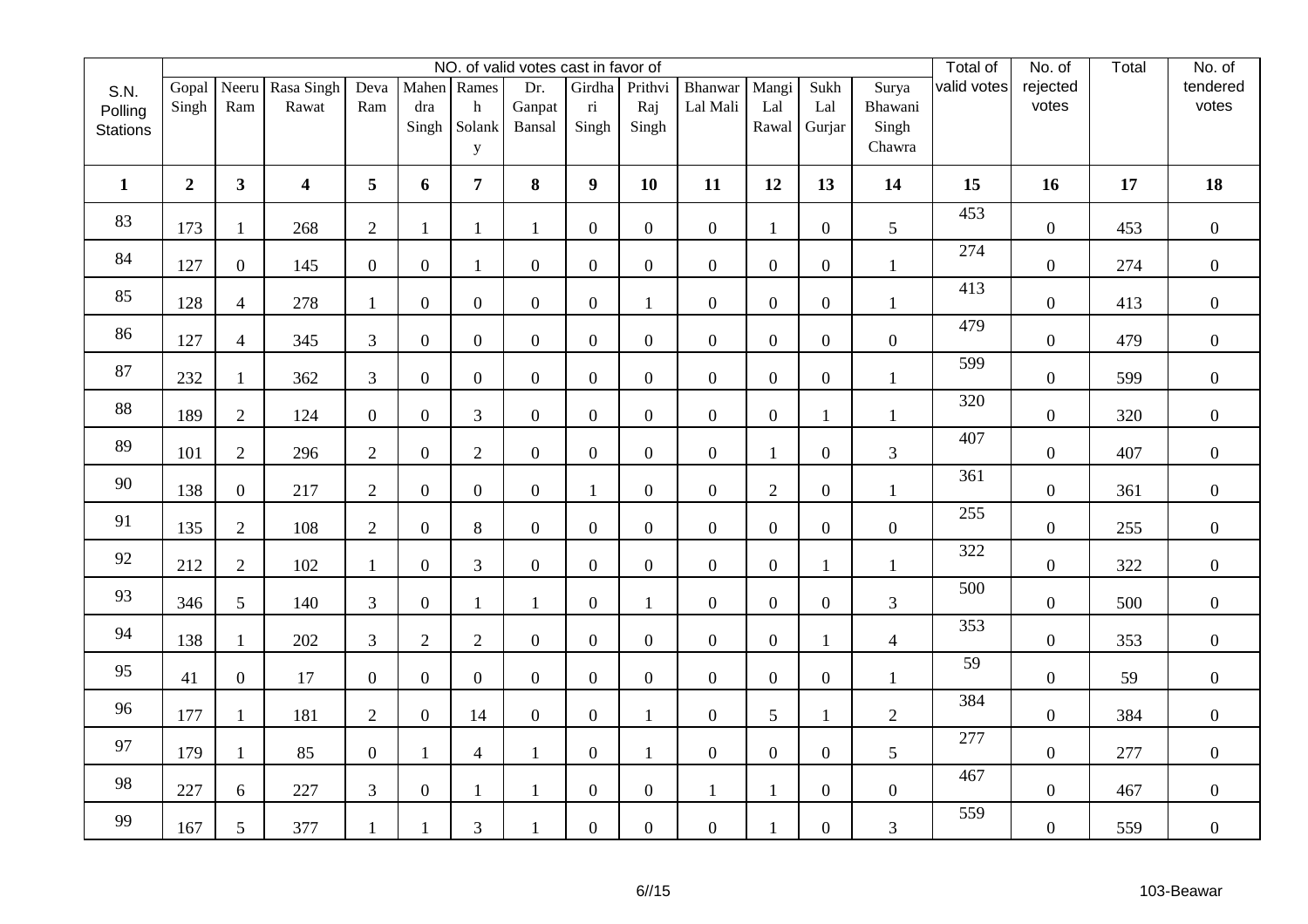|                            |                  |                  |                         |                  |                  |                  | NO. of valid votes cast in favor of |                                  |                  |                  |                |                  |                  | Total of    | No. of            | Total | No. of            |
|----------------------------|------------------|------------------|-------------------------|------------------|------------------|------------------|-------------------------------------|----------------------------------|------------------|------------------|----------------|------------------|------------------|-------------|-------------------|-------|-------------------|
| S.N.                       | Gopal            | Neeru            | Rasa Singh              | Deva             |                  | Mahen Rames      | Dr.                                 | Girdha                           | Prithvi          | Bhanwar          | Mangi          | Sukh             | Surya            | valid votes | rejected<br>votes |       | tendered<br>votes |
| Polling<br><b>Stations</b> | Singh            | Ram              | Rawat                   | Ram              | dra<br>Singh     | h<br>Solank      | Ganpat<br>Bansal                    | $\overline{\textbf{n}}$<br>Singh | Raj<br>Singh     | Lal Mali         | Lal<br>Rawal   | Lal<br>Gurjar    | Bhawani<br>Singh |             |                   |       |                   |
|                            |                  |                  |                         |                  |                  | y                |                                     |                                  |                  |                  |                |                  | Chawra           |             |                   |       |                   |
| $\mathbf{1}$               | $\boldsymbol{2}$ | 3 <sup>1</sup>   | $\overline{\mathbf{4}}$ | 5                | 6                | $7\overline{ }$  | 8                                   | $\boldsymbol{9}$                 | 10               | 11               | 12             | 13               | 14               | 15          | 16                | 17    | 18                |
| 100                        | 151              | $\overline{0}$   | 290                     | $\overline{4}$   | $\overline{0}$   | $\overline{0}$   | $\mathbf{1}$                        | $\overline{0}$                   | $\overline{0}$   | $\overline{0}$   | $\overline{0}$ | $\overline{0}$   | $\mathbf{0}$     | 446         | $\boldsymbol{0}$  | 446   | $\overline{0}$    |
| 101                        | 65               | $\overline{0}$   | 90                      | $\mathbf{1}$     | $\boldsymbol{0}$ | $\mathbf{1}$     | $\boldsymbol{0}$                    | $\mathbf{0}$                     | $\boldsymbol{0}$ | $\boldsymbol{0}$ | $\overline{0}$ | 1                | $\mathbf{1}$     | 159         | $\overline{0}$    | 159   | $\boldsymbol{0}$  |
| 102                        | 86               | 1                | 61                      | $\mathbf{1}$     | $\mathbf{0}$     | $\overline{0}$   | $\overline{0}$                      | $\overline{0}$                   | $\overline{0}$   | $\boldsymbol{0}$ | $\overline{2}$ | 1                | $\overline{4}$   | 156         | $\overline{0}$    | 156   | $\boldsymbol{0}$  |
| 103                        | 188              | $\mathbf{2}$     | 118                     | $\boldsymbol{0}$ | $\boldsymbol{0}$ | $\overline{0}$   | $\boldsymbol{0}$                    | $\boldsymbol{0}$                 | $\boldsymbol{0}$ | $\boldsymbol{0}$ | $\mathbf{1}$   | 1                | 3                | 313         | $\boldsymbol{0}$  | 313   | $\boldsymbol{0}$  |
| 104                        | 109              | 5                | 200                     | 5                | 3                | $\overline{0}$   | $\overline{0}$                      | $\mathbf{1}$                     | 1                | 6                | 6              | 1                | $\overline{7}$   | 344         | $\overline{0}$    | 344   | $\overline{0}$    |
| 105                        | 130              | $\overline{2}$   | $\overline{4}$          | $\boldsymbol{0}$ | $\boldsymbol{0}$ | $\overline{0}$   | $\boldsymbol{0}$                    | $\boldsymbol{0}$                 | $\overline{0}$   | $\boldsymbol{0}$ | $\overline{0}$ | $\overline{0}$   | $\boldsymbol{0}$ | 136         | $\overline{0}$    | 136   | $\overline{0}$    |
| 106                        | 42               | $\overline{0}$   | 79                      | $\overline{3}$   | $\boldsymbol{0}$ | $\overline{0}$   | $\boldsymbol{0}$                    | $\overline{0}$                   | $\overline{0}$   | $\boldsymbol{0}$ | $\mathbf{1}$   | 1                | 3                | 129         | $\overline{0}$    | 129   | $\boldsymbol{0}$  |
| 107                        | 50               | $\overline{0}$   | 63                      | $\boldsymbol{0}$ | $\boldsymbol{0}$ | $\overline{0}$   | $\overline{0}$                      | $\overline{0}$                   | $\overline{0}$   | $\boldsymbol{0}$ | $\mathbf{1}$   | $\overline{0}$   | $\mathbf{1}$     | 115         | $\overline{0}$    | 115   | $\overline{0}$    |
| 108                        | 176              | $\mathfrak{Z}$   | 62                      | $\overline{3}$   | $\overline{0}$   | $\overline{0}$   | $\boldsymbol{0}$                    | $\overline{0}$                   | $\mathbf{1}$     | $\mathbf{2}$     | $\mathbf{1}$   | $\overline{2}$   | 10               | 260         | $\boldsymbol{0}$  | 260   | $\boldsymbol{0}$  |
| 109                        | 66               | $\overline{2}$   | 110                     | $\mathbf{0}$     | $\overline{0}$   | $\overline{0}$   | $\overline{0}$                      | $\overline{0}$                   | 1                | $\boldsymbol{0}$ | $\overline{0}$ | $\overline{2}$   | 3                | 184         | $\overline{0}$    | 184   | $\boldsymbol{0}$  |
| 110                        | 105              | $\overline{0}$   | 70                      | $\overline{3}$   | $\overline{0}$   | $\overline{0}$   | $\overline{0}$                      | $\overline{0}$                   | $\overline{0}$   | $\boldsymbol{0}$ | $\overline{0}$ | $\overline{0}$   | $\overline{c}$   | 180         | $\overline{0}$    | 180   | $\boldsymbol{0}$  |
| 111                        | 191              | $\overline{7}$   | 92                      | $5\overline{)}$  | $\boldsymbol{0}$ | $\overline{2}$   | $\mathbf{1}$                        | $\mathbf{1}$                     | $\mathbf{1}$     | $\mathbf{1}$     | $\overline{2}$ | $\overline{2}$   | 5                | 310         | $\boldsymbol{0}$  | 310   | $\mathbf{0}$      |
| 112                        | 268              | $\overline{3}$   | 228                     | $\mathbf{1}$     | $\boldsymbol{0}$ | 1                | $\boldsymbol{0}$                    | $\boldsymbol{0}$                 | $\overline{0}$   | $\boldsymbol{0}$ | 3              | 1                | $\overline{4}$   | 509         | $\overline{0}$    | 509   | $\overline{0}$    |
| 113                        | 219              | $\boldsymbol{7}$ | 154                     | $\overline{2}$   | $\mathbf{2}$     | $\overline{0}$   | $\boldsymbol{0}$                    | $\overline{0}$                   | $\boldsymbol{0}$ | $\boldsymbol{0}$ | $\overline{0}$ | $\mathbf{1}$     | $\mathbf{1}$     | 386         | $\boldsymbol{0}$  | 386   | $\overline{0}$    |
| 114                        | 112              | $\mathbf{1}$     | 57                      | $\boldsymbol{0}$ | $\boldsymbol{0}$ | $\boldsymbol{0}$ | 1                                   | $\mathbf{1}$                     | $\overline{0}$   | $\mathbf{1}$     | $\overline{2}$ | $\overline{4}$   | $\mathfrak{S}$   | 184         | $\overline{0}$    | 184   | $\boldsymbol{0}$  |
| 115                        | 103              | $\mathbf{1}$     | 36                      | $\mathbf{1}$     | $\boldsymbol{0}$ | $\overline{0}$   | $\overline{0}$                      | $\overline{0}$                   | $\overline{0}$   | $\overline{2}$   | $\overline{0}$ | $\overline{0}$   | $\overline{2}$   | 145         | $\overline{0}$    | 145   | $\boldsymbol{0}$  |
| 116                        | 88               | $\boldsymbol{0}$ | 63                      | $\boldsymbol{0}$ | $\boldsymbol{0}$ | $\overline{0}$   | $\boldsymbol{0}$                    | $\boldsymbol{0}$                 | $\boldsymbol{0}$ | $\boldsymbol{0}$ |                | $\boldsymbol{0}$ | $\overline{2}$   | 154         | $\boldsymbol{0}$  | 154   | $\boldsymbol{0}$  |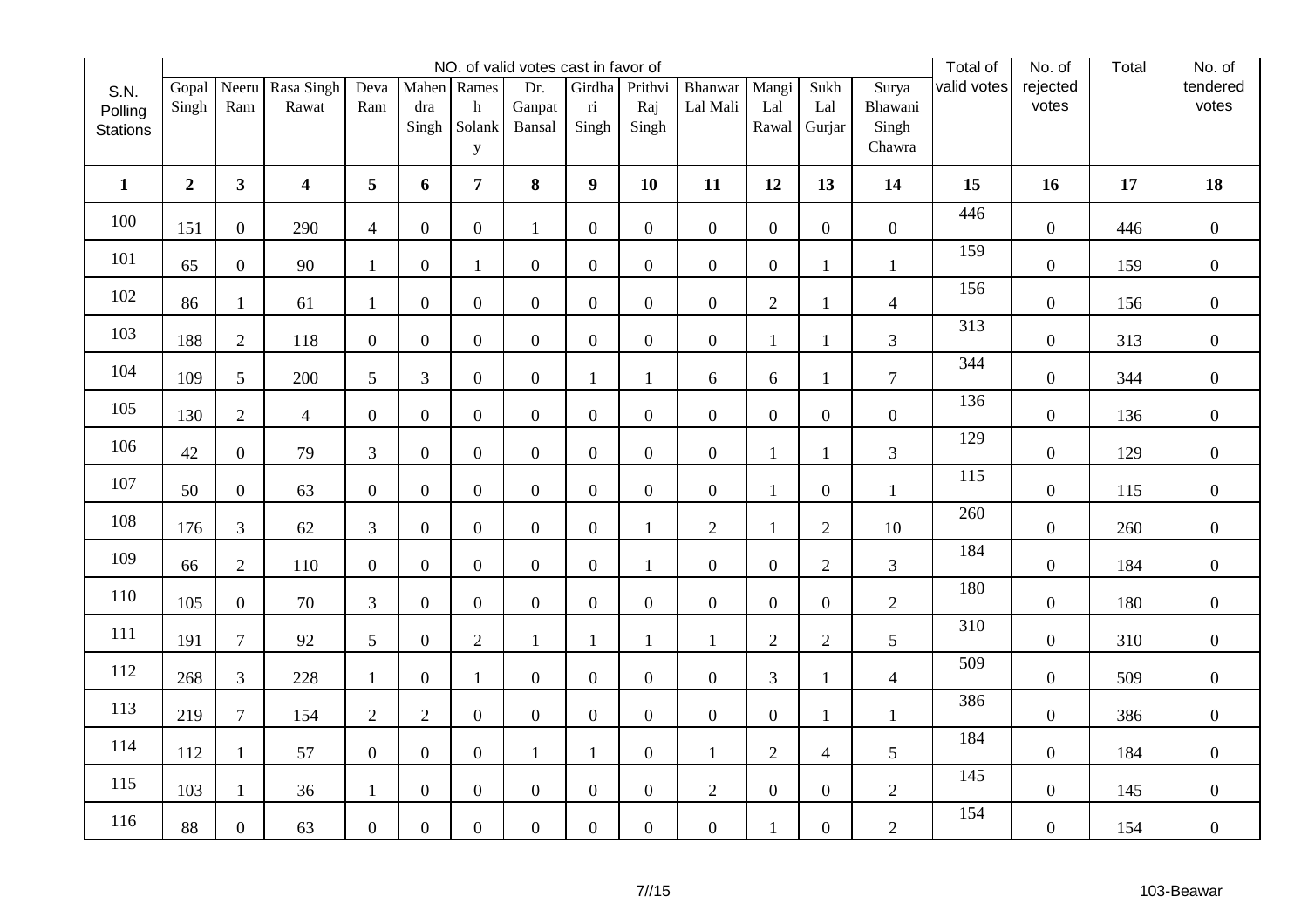|                 |                |                |                     |                  |                  |                  | NO. of valid votes cast in favor of |                                   |                  |                     |                  |                  |                         | Total of    | No. of            | Total | No. of            |
|-----------------|----------------|----------------|---------------------|------------------|------------------|------------------|-------------------------------------|-----------------------------------|------------------|---------------------|------------------|------------------|-------------------------|-------------|-------------------|-------|-------------------|
| S.N.<br>Polling | Gopal<br>Singh | Neeru<br>Ram   | Rasa Singh<br>Rawat | Deva<br>Ram      | dra              | Mahen Rames<br>h | Dr.<br>Ganpat                       | Girdha<br>$\overline{\textbf{n}}$ | Prithvi<br>Raj   | Bhanwar<br>Lal Mali | Mangi<br>Lal     | Sukh<br>Lal      | Surya<br>Bhawani        | valid votes | rejected<br>votes |       | tendered<br>votes |
| <b>Stations</b> |                |                |                     |                  | Singh            | Solank           | Bansal                              | Singh                             | Singh            |                     | Rawal            | Gurjar           | Singh                   |             |                   |       |                   |
|                 |                |                |                     |                  |                  | y                |                                     |                                   |                  |                     |                  |                  | Chawra                  |             |                   |       |                   |
| $\mathbf{1}$    | $\overline{2}$ | 3 <sup>1</sup> | $\boldsymbol{4}$    | 5                | 6                | 7 <sup>1</sup>   | 8                                   | 9                                 | 10               | 11                  | 12               | 13               | 14                      | 15          | 16                | 17    | 18                |
| 117             | 267            | 8              | 47                  | 5                | $\overline{0}$   | $\mathbf{1}$     | $\overline{0}$                      | $\overline{0}$                    | $\overline{0}$   | $\overline{0}$      | $\overline{0}$   | $\overline{0}$   | $\overline{2}$          | 330         | $\overline{0}$    | 330   | $\overline{0}$    |
| 118             | 27             | $\mathbf{1}$   | 167                 | $\overline{4}$   | $\mathbf{1}$     | $\boldsymbol{0}$ | $\boldsymbol{0}$                    | $\overline{0}$                    | $\overline{0}$   | $\boldsymbol{0}$    | $\overline{2}$   | $\overline{0}$   | 5                       | 207         | $\overline{0}$    | 207   | $\boldsymbol{0}$  |
| 119             | 40             | 1              | 115                 | $\overline{2}$   | 1                | 1                | $\overline{0}$                      | $\overline{0}$                    | $\mathbf{1}$     | $\boldsymbol{0}$    | 3                | $\mathbf{1}$     | 5                       | 170         | $\boldsymbol{0}$  | 170   | $\boldsymbol{0}$  |
| 120             | 16             | $\mathbf{2}$   | 87                  | 5                | $\boldsymbol{0}$ | $\overline{0}$   | $\boldsymbol{0}$                    | $\boldsymbol{0}$                  | $\overline{0}$   | $\boldsymbol{0}$    | $\overline{2}$   | $\overline{2}$   | $\overline{2}$          | 116         | $\boldsymbol{0}$  | 116   | $\overline{0}$    |
| 121             | 86             | $\mathbf{1}$   | 85                  | $\mathbf{1}$     | $\overline{0}$   | $\overline{0}$   | $\boldsymbol{0}$                    | $\boldsymbol{0}$                  | 1                | $\boldsymbol{0}$    | 3                | $\mathbf{1}$     | $\overline{4}$          | 182         | $\boldsymbol{0}$  | 182   | $\overline{0}$    |
| 122             | 19             | $\overline{2}$ | 63                  | 1                | $\boldsymbol{0}$ | 1                | $\boldsymbol{0}$                    | $\boldsymbol{0}$                  | 1                | $\boldsymbol{0}$    | $\overline{0}$   | 1                | $\mathbf{1}$            | 89          | $\overline{0}$    | 89    | $\boldsymbol{0}$  |
| 123             | 149            | $\overline{0}$ | 264                 | $\overline{4}$   | $\boldsymbol{0}$ | 3                | $\overline{0}$                      | $\overline{0}$                    | $\overline{0}$   | $\mathbf{1}$        | $\mathbf{1}$     | 1                | 11                      | 434         | $\overline{0}$    | 434   | $\boldsymbol{0}$  |
| 124             | 222            | $\mathfrak{S}$ | 208                 | $\tau$           | $\mathfrak{2}$   | $\overline{0}$   | $\mathbf{2}$                        | $\overline{2}$                    | $\mathbf{1}$     | $\overline{2}$      | 3                | $\overline{2}$   | 14                      | 470         | $\boldsymbol{0}$  | 470   | $\boldsymbol{0}$  |
| 125             | 198            | $\overline{2}$ | 11                  | $\boldsymbol{0}$ | $\boldsymbol{0}$ | $\overline{0}$   | $\overline{0}$                      | $\overline{0}$                    | $\boldsymbol{0}$ | $\overline{2}$      | $\mathbf{1}$     | $\overline{0}$   | $\overline{2}$          | 216         | $\boldsymbol{0}$  | 216   | $\boldsymbol{0}$  |
| 126             | 254            | $\overline{0}$ | 115                 | $\mathbf{0}$     | $\overline{0}$   | $\overline{0}$   | $\mathbf{1}$                        | $\overline{0}$                    | $\overline{0}$   | $\boldsymbol{0}$    | $\mathbf{1}$     | $\overline{0}$   | $\overline{4}$          | 375         | $\overline{0}$    | 375   | $\boldsymbol{0}$  |
| 127             | 184            | $8\,$          | 114                 | $\boldsymbol{0}$ | $\mathbf{1}$     | 1                | $\boldsymbol{0}$                    | $\boldsymbol{0}$                  | $\mathbf{1}$     | 3                   | $\overline{2}$   | 1                | 6                       | 321         | $\boldsymbol{0}$  | 321   | $\boldsymbol{0}$  |
| 128             | 144            | $8\,$          | 308                 | 6                | $\boldsymbol{0}$ | $\overline{0}$   | $\mathbf{1}$                        | $\overline{0}$                    | $\overline{0}$   | $\overline{3}$      | $\overline{7}$   | $\overline{2}$   | 17                      | 496         | $\boldsymbol{0}$  | 496   | $\mathbf{0}$      |
| 129             | 36             | $\mathbf{1}$   | 312                 | $\mathbf{1}$     | $\boldsymbol{0}$ | $\overline{0}$   | $\mathbf{1}$                        | $\boldsymbol{0}$                  | $\overline{0}$   | $\mathfrak{Z}$      | $\sqrt{2}$       | $\boldsymbol{0}$ | $\overline{7}$          | 363         | $\boldsymbol{0}$  | 363   | $\overline{0}$    |
| 130             | 113            | $\mathbf{1}$   | 114                 | $\mathbf{1}$     | $\overline{0}$   | $\overline{0}$   | $\overline{0}$                      | $\mathbf{1}$                      | $\overline{0}$   | $\boldsymbol{0}$    | $\mathbf{1}$     | $\overline{0}$   | 5                       | 236         | $\overline{0}$    | 236   | $\boldsymbol{0}$  |
| 131             | 173            | 8              | 292                 | $\overline{4}$   | $\mathbf{1}$     | 3                | $\boldsymbol{0}$                    | $\mathbf{0}$                      | 1                | $\mathbf{1}$        | $\overline{2}$   | $\overline{7}$   | 13                      | 505         | $\overline{0}$    | 505   | $\boldsymbol{0}$  |
| 132             | 90             | 3              | 140                 | $\overline{4}$   | $\mathbf{1}$     | 1                | $\overline{2}$                      | $\boldsymbol{0}$                  | $\overline{4}$   | $\overline{2}$      | $\boldsymbol{7}$ | 1                | $\overline{\mathbf{4}}$ | 259         | $\boldsymbol{0}$  | 259   | $\boldsymbol{0}$  |
| 133             | 146            | $\overline{7}$ | 189                 | $\mathfrak{Z}$   | $\boldsymbol{0}$ | $\overline{0}$   | $\boldsymbol{0}$                    | 1                                 | $\mathbf{1}$     | $\boldsymbol{0}$    | $\overline{0}$   | $\overline{2}$   | $\overline{2}$          | 351         | $\boldsymbol{0}$  | 351   | $\overline{0}$    |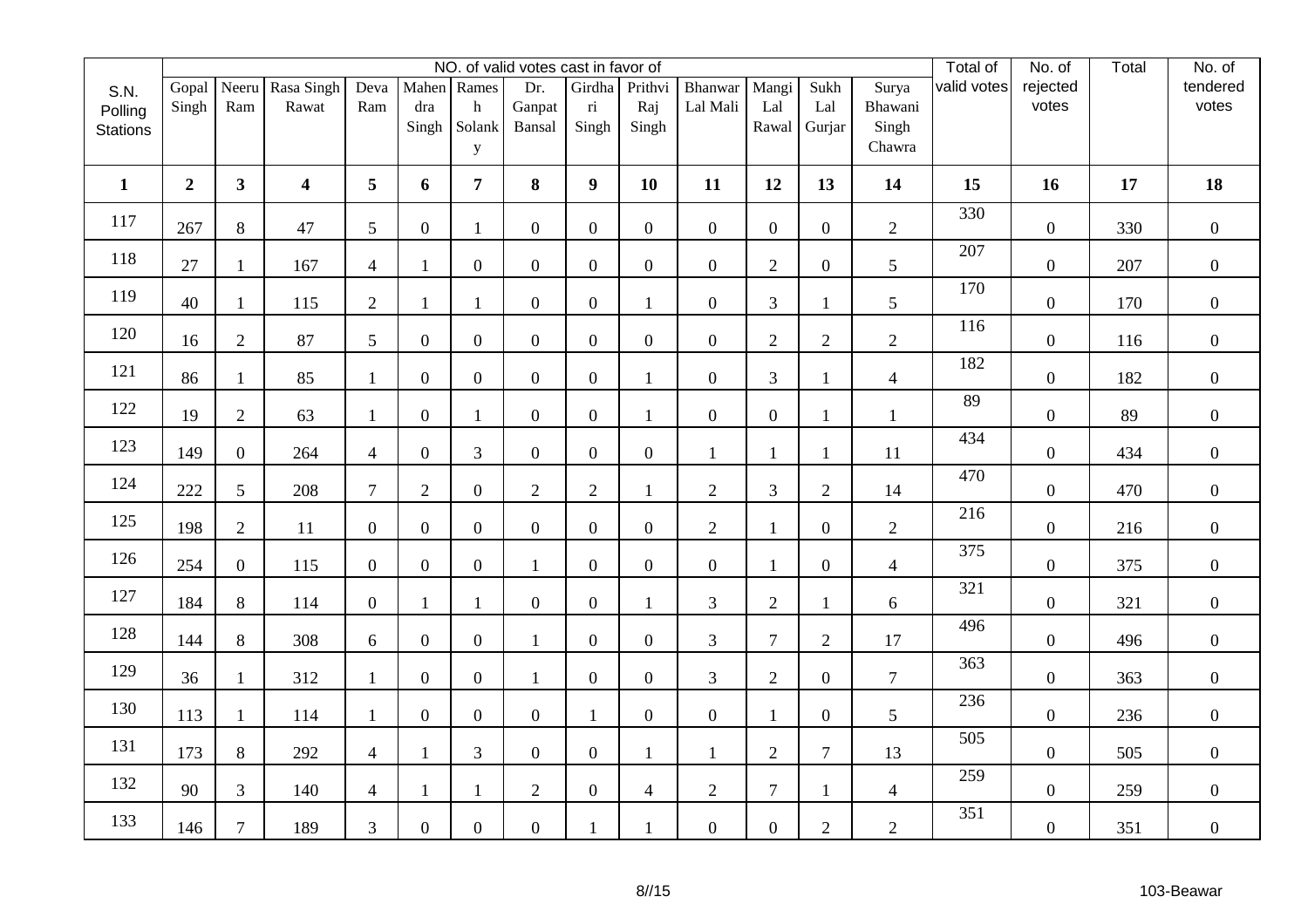|                 |                |                 |                         |                  |                |                       | NO. of valid votes cast in favor of |                                  |                  |                  |                |                  |                  | Total of    | No. of           | Total | No. of           |
|-----------------|----------------|-----------------|-------------------------|------------------|----------------|-----------------------|-------------------------------------|----------------------------------|------------------|------------------|----------------|------------------|------------------|-------------|------------------|-------|------------------|
| S.N.            | Gopal          | Neeru           | Rasa Singh              | Deva             |                | Mahen Rames           | Dr.                                 | Girdha                           | Prithvi          | <b>Bhanwar</b>   | Mangi          | Sukh             | Surya            | valid votes | rejected         |       | tendered         |
| Polling         | Singh          | Ram             | Rawat                   | Ram              | dra<br>Singh   | $\mathbf h$<br>Solank | Ganpat<br>Bansal                    | $\overline{\textbf{n}}$<br>Singh | Raj<br>Singh     | Lal Mali         | Lal<br>Rawal   | Lal<br>Gurjar    | Bhawani<br>Singh |             | votes            |       | votes            |
| <b>Stations</b> |                |                 |                         |                  |                | y                     |                                     |                                  |                  |                  |                |                  | Chawra           |             |                  |       |                  |
|                 |                |                 |                         |                  |                |                       |                                     |                                  |                  |                  |                |                  |                  |             |                  |       |                  |
| $\mathbf{1}$    | $\overline{2}$ | 3 <sup>1</sup>  | $\overline{\mathbf{4}}$ | 5                | 6              | $\overline{7}$        | 8                                   | $\boldsymbol{9}$                 | 10               | 11               | 12             | 13               | 14               | 15          | 16               | 17    | 18               |
| 134             | 47             | $\mathbf{1}$    | 74                      | $\overline{2}$   | $\overline{0}$ | $\overline{0}$        | $\overline{0}$                      | $\boldsymbol{0}$                 |                  | $\boldsymbol{0}$ | $\overline{0}$ | $\mathbf{1}$     | $\overline{2}$   | 128         | $\boldsymbol{0}$ | 128   | $\overline{0}$   |
| 135             | $\tau$         | $\mathbf{1}$    | 111                     | $\boldsymbol{0}$ | $\overline{0}$ | $\overline{0}$        | $\mathbf{0}$                        | $\boldsymbol{0}$                 |                  | $\boldsymbol{0}$ | $\mathbf{1}$   | $\overline{0}$   | $\boldsymbol{0}$ | 121         | $\boldsymbol{0}$ | 121   | $\mathbf{0}$     |
| 136             | 43             | $\overline{2}$  | 114                     | $\mathbf{2}$     | $\overline{0}$ | $\mathbf{1}$          | $\mathbf{0}$                        | $\boldsymbol{0}$                 | $\mathbf{1}$     | $\mathbf{1}$     | 1              | $\overline{4}$   | 9                | 178         | $\boldsymbol{0}$ | 178   | $\mathbf{0}$     |
| 137             | 16             | $\mathbf{1}$    | 66                      | 3                | $\overline{2}$ | $\overline{0}$        | $\boldsymbol{0}$                    | $\mathbf{1}$                     | $\mathbf{1}$     | $\overline{0}$   | $\overline{0}$ | $\overline{0}$   | $\mathbf{1}$     | 91          | $\boldsymbol{0}$ | 91    | $\mathbf{0}$     |
| 138             | 29             | $\mathbf{1}$    | 66                      | $\mathbf{1}$     | $\overline{0}$ | $\overline{0}$        | $\boldsymbol{0}$                    | $\mathbf{1}$                     | $\boldsymbol{0}$ | $\boldsymbol{0}$ | $\overline{0}$ | $\boldsymbol{0}$ | $\boldsymbol{0}$ | 98          | $\boldsymbol{0}$ | 98    | $\overline{0}$   |
| 139             | 101            | 5               | 171                     | $\overline{4}$   | $\overline{0}$ | $\mathbf{1}$          | $\mathfrak{Z}$                      | $\boldsymbol{0}$                 |                  | $\overline{2}$   | $\overline{2}$ | $\mathbf{1}$     | $\tau$           | 298         | $\boldsymbol{0}$ | 298   | $\mathbf{0}$     |
| 140             | 31             | 5               | 339                     | 10               | $\overline{4}$ | $\overline{2}$        | $\boldsymbol{0}$                    | $\boldsymbol{0}$                 | $\overline{0}$   | $\mathbf{1}$     | 5              | $\overline{2}$   | $6\,$            | 405         | $\boldsymbol{0}$ | 405   | $\mathbf{0}$     |
| 141             | 33             | $\overline{2}$  | 284                     | $10\,$           | $\mathbf{1}$   | $\overline{2}$        | $\boldsymbol{0}$                    | $\mathbf{1}$                     | $\boldsymbol{0}$ | $\mathbf{2}$     | 3              | $\overline{2}$   | $8\,$            | 348         | $\boldsymbol{0}$ | 348   | $\mathbf{0}$     |
| 142             | 45             | $\mathbf{1}$    | 80                      | $\mathbf{1}$     | $\mathbf{1}$   | $\overline{0}$        | $\boldsymbol{0}$                    | $\overline{2}$                   | $\boldsymbol{0}$ | $\mathbf{1}$     | $\mathbf{1}$   | $\overline{3}$   | $\overline{2}$   | 137         | $\boldsymbol{0}$ | 137   | $\overline{0}$   |
| 143             | 119            | $\overline{7}$  | 304                     | $\tau$           | $\overline{0}$ | $\mathbf{1}$          | 1                                   | $\overline{0}$                   | $\overline{0}$   | 1                | $\overline{7}$ | 2                | 17               | 466         | $\overline{0}$   | 466   | $\boldsymbol{0}$ |
| 144             | 37             | $\tau$          | 187                     | $6\,$            | $\overline{0}$ | $\mathbf{1}$          | $\boldsymbol{0}$                    | $\mathbf{1}$                     |                  | $\boldsymbol{0}$ | 4              | $\overline{4}$   | $\tau$           | 255         | $\boldsymbol{0}$ | 255   | $\mathbf{0}$     |
| 145             | 22             | $\overline{2}$  | 154                     | 5                | $\mathbf{0}$   | $\overline{0}$        | $\mathbf{0}$                        | $\boldsymbol{0}$                 | $\overline{0}$   | $\boldsymbol{0}$ | $\mathbf{1}$   | 1                | $\overline{3}$   | 188         | $\boldsymbol{0}$ | 188   | $\mathbf{0}$     |
| 146             | 117            | $5\overline{)}$ | 188                     | $8\,$            | $\mathbf{1}$   | $\overline{0}$        | $\boldsymbol{0}$                    | $\boldsymbol{0}$                 | $\mathbf{1}$     | $\overline{2}$   | $\overline{0}$ | $\overline{4}$   | 16               | 342         | $\boldsymbol{0}$ | 342   | $\boldsymbol{0}$ |
| 147             | 173            | $\mathbf{1}$    | 147                     | 5                | $\overline{0}$ | $\overline{0}$        | $\mathbf{1}$                        | $\mathbf{1}$                     | $\boldsymbol{0}$ | $\mathbf{1}$     | $\mathbf{1}$   | $\mathbf{1}$     | 9                | 340         | $\boldsymbol{0}$ | 340   | $\overline{0}$   |
| 148             | 126            | $\overline{4}$  | 219                     | 3                | $\overline{0}$ | $\overline{0}$        | $\mathbf{0}$                        | $\overline{0}$                   | $\overline{0}$   | $\overline{2}$   | $\mathbf{1}$   | 3                | 8                | 366         | $\overline{0}$   | 366   | $\overline{0}$   |
| 149             | 89             | $\mathbf{1}$    | 388                     | $6\,$            | 5              | $\boldsymbol{0}$      | $\boldsymbol{0}$                    | $\boldsymbol{0}$                 | $\overline{2}$   | $\overline{2}$   | 6              | $\boldsymbol{0}$ | 6                | 505         | $\boldsymbol{0}$ | 505   | $\mathbf{0}$     |
| 150             | 83             | 11              | 235                     | $6\,$            | $\overline{0}$ | 1                     | $\mathbf{0}$                        | $\boldsymbol{0}$                 |                  | $\boldsymbol{0}$ | $\mathbf{1}$   | 3                | 5                | 346         | $\boldsymbol{0}$ | 346   | $\mathbf{0}$     |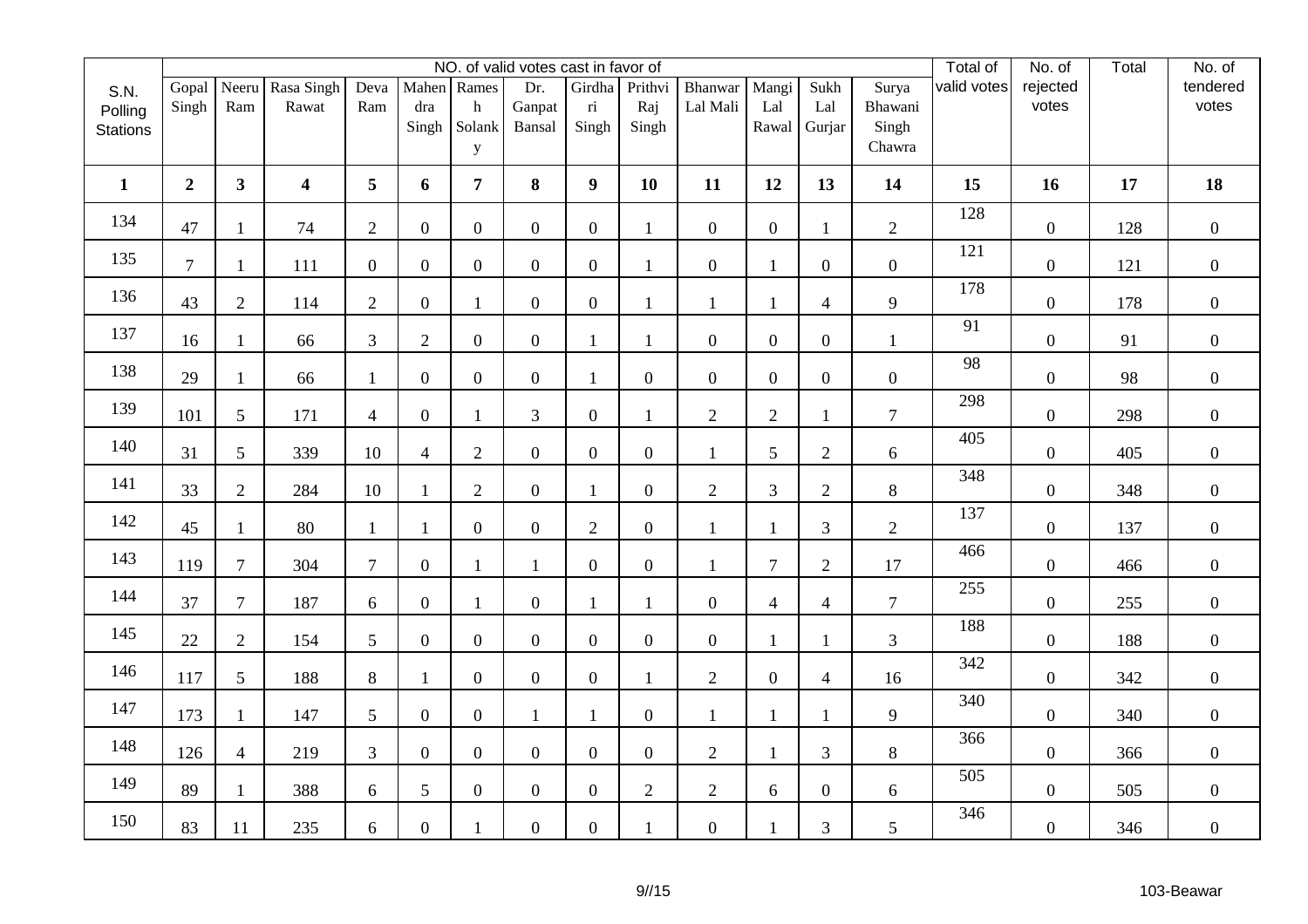|                 |                  |                |                         |                |                         |                | NO. of valid votes cast in favor of |                         |                         |                  |                |                  |                 | Total of    | No. of           | Total | No. of           |
|-----------------|------------------|----------------|-------------------------|----------------|-------------------------|----------------|-------------------------------------|-------------------------|-------------------------|------------------|----------------|------------------|-----------------|-------------|------------------|-------|------------------|
| S.N.            | Gopal            |                | Neeru Rasa Singh        | Deva           |                         | Mahen Rames    | Dr.                                 | Girdha                  | Prithvi                 | Bhanwar          | Mangi          | Sukh             | Surya           | valid votes | rejected         |       | tendered         |
| Polling         | Singh            | Ram            | Rawat                   | Ram            | dra                     | $\mathbf h$    | Ganpat                              | $\overline{\textbf{n}}$ | Raj                     | Lal Mali         | Lal            | Lal              | Bhawani         |             | votes            |       | votes            |
| <b>Stations</b> |                  |                |                         |                | Singh                   | Solank         | Bansal                              | Singh                   | Singh                   |                  | Rawal          | Gurjar           | Singh<br>Chawra |             |                  |       |                  |
|                 |                  |                |                         |                |                         | y              |                                     |                         |                         |                  |                |                  |                 |             |                  |       |                  |
| $\mathbf{1}$    | $\boldsymbol{2}$ | 3 <sup>1</sup> | $\overline{\mathbf{4}}$ | 5              | 6                       | $\overline{7}$ | 8                                   | $\boldsymbol{9}$        | 10                      | 11               | 12             | 13               | 14              | 15          | 16               | 17    | 18               |
| 151             | 135              | 10             | 259                     | 9              | $\mathfrak{Z}$          | $\overline{2}$ | $\mathbf{0}$                        | $\mathbf{1}$            |                         | $\overline{2}$   | $\overline{3}$ | $\overline{4}$   | $8\,$           | 437         | $\boldsymbol{0}$ | 437   | $\overline{0}$   |
| 152             | 50               | $\overline{4}$ | 168                     | $\overline{7}$ | $\mathbf{1}$            | $\overline{0}$ | $\mathfrak{Z}$                      | $\mathbf{1}$            | 1                       | $\overline{2}$   | $\overline{2}$ | $\overline{2}$   | $\mathfrak{Z}$  | 244         | $\boldsymbol{0}$ | 244   | $\overline{0}$   |
| 153             | 48               | $\mathfrak{Z}$ | 93                      | $\overline{2}$ | $\overline{0}$          | $\mathbf{1}$   | $\mathbf{0}$                        | $\mathbf{1}$            | $\overline{0}$          | $\boldsymbol{0}$ | 6              | $\mathbf{1}$     | $\mathbf{1}$    | 156         | $\boldsymbol{0}$ | 156   | $\mathbf{0}$     |
| 154             | 42               | $\overline{3}$ | 273                     | 13             | $\mathbf{1}$            | $\overline{c}$ | $\sqrt{2}$                          | $\mathbf{1}$            | $\mathbf{1}$            | $\mathbf{1}$     | $\overline{2}$ | $\mathbf{1}$     | 19              | 361         | $\boldsymbol{0}$ | 361   | $\mathbf{0}$     |
| 155             | 24               | $\overline{0}$ | 194                     | $\overline{7}$ | $\mathbf{1}$            | $\overline{0}$ | $\overline{0}$                      | $\boldsymbol{0}$        | $\overline{2}$          | $\overline{2}$   | 5              | $\mathbf{1}$     | 6               | 242         | $\boldsymbol{0}$ | 242   | $\overline{0}$   |
| 156             | 38               | $\overline{3}$ | 316                     | 9              | $\overline{2}$          | $\overline{0}$ | $\mathbf{0}$                        | $\boldsymbol{0}$        | 1                       | $\mathbf{1}$     | 4              | $\mathfrak{Z}$   | 6               | 383         | $\boldsymbol{0}$ | 383   | $\overline{0}$   |
| 157             | 32               | $\mathbf{1}$   | 138                     | $\overline{4}$ | $\mathbf{1}$            | $\mathbf{1}$   | $\mathbf{1}$                        | $\mathbf{1}$            | $\overline{2}$          | $\boldsymbol{0}$ | $\overline{2}$ | $\mathbf{1}$     | $\overline{2}$  | 186         | $\boldsymbol{0}$ | 186   | $\overline{0}$   |
| 158             | 29               | $\overline{4}$ | 150                     | $\mathbf{1}$   | $\overline{\mathbf{1}}$ | $\overline{0}$ | $\boldsymbol{0}$                    | $\mathbf{1}$            |                         | $\boldsymbol{0}$ | 3              | $\overline{2}$   | $\overline{4}$  | 196         | $\boldsymbol{0}$ | 196   | $\mathbf{0}$     |
| 159             | 44               | $\overline{0}$ | 137                     | $\mathbf{1}$   | $\mathbf{0}$            | $\overline{0}$ | $\mathbf{1}$                        | $\boldsymbol{0}$        |                         | 3                | $\overline{0}$ | $\boldsymbol{0}$ | $\overline{4}$  | 191         | $\boldsymbol{0}$ | 191   | $\overline{0}$   |
| 160             | 14               | $\overline{0}$ | 99                      | $\overline{4}$ | $\overline{0}$          | $\overline{0}$ | $\mathbf{0}$                        | $\boldsymbol{0}$        |                         | $\boldsymbol{0}$ | $\overline{2}$ | $\mathbf{1}$     | $\overline{2}$  | 123         | $\boldsymbol{0}$ | 123   | $\boldsymbol{0}$ |
| 161             | 93               | $\overline{3}$ | 174                     | 5              | $\mathbf{1}$            | $\overline{0}$ | $\mathbf{1}$                        | $\boldsymbol{0}$        | $\boldsymbol{0}$        | $\mathbf{1}$     | 4              | $\sqrt{2}$       | $5\overline{)}$ | 289         | $\boldsymbol{0}$ | 289   | $\mathbf{0}$     |
| 162             | 91               | $\overline{2}$ | 152                     | $\overline{4}$ | $\overline{2}$          | $\mathbf{1}$   | $\mathbf{1}$                        | $\mathfrak{Z}$          | $\overline{0}$          | $\overline{0}$   | $\mathbf{1}$   | $\mathbf{1}$     | $6\,$           | 264         | $\overline{0}$   | 264   | $\overline{0}$   |
| 163             | 115              | $\overline{4}$ | 185                     | $6\,$          | $\boldsymbol{0}$        | $\overline{0}$ | $\mathbf{1}$                        | $\mathbf{1}$            | $\mathbf{1}$            | $\boldsymbol{0}$ | $\mathfrak{Z}$ | $\overline{2}$   | 6               | 324         | $\boldsymbol{0}$ | 324   | $\mathbf{0}$     |
| 164             | 108              | 9              | 177                     | $\overline{4}$ | $\overline{2}$          | 3              | $\boldsymbol{0}$                    | $\mathbf{1}$            | $\mathbf{1}$            | $\overline{2}$   | 4              | $\overline{3}$   | 9               | 323         | $\boldsymbol{0}$ | 323   | $\overline{0}$   |
| 165             | 137              | 5              | 64                      | 5              | $\overline{0}$          | $\overline{2}$ | $\mathbf{1}$                        | $\overline{0}$          |                         | $\mathbf{1}$     | 4              | $\mathbf{1}$     | 12              | 233         | $\overline{0}$   | 233   | $\overline{0}$   |
| 166             | 78               | 5              | 186                     | 11             | $\sqrt{2}$              | 3              | $\overline{4}$                      | $\mathfrak{Z}$          | $\overline{\mathbf{4}}$ | $\mathbf{1}$     | 9              | $\mathfrak{Z}$   | 18              | 327         | $\boldsymbol{0}$ | 327   | $\mathbf{0}$     |
| 167             | 36               | 1              | 55                      | $\overline{4}$ | $\overline{0}$          | $\overline{0}$ | $\mathbf{0}$                        | $\boldsymbol{0}$        | $\boldsymbol{0}$        | $\mathbf{1}$     | $\overline{2}$ | $\boldsymbol{0}$ | $\overline{2}$  | 101         | $\boldsymbol{0}$ | 101   | $\mathbf{0}$     |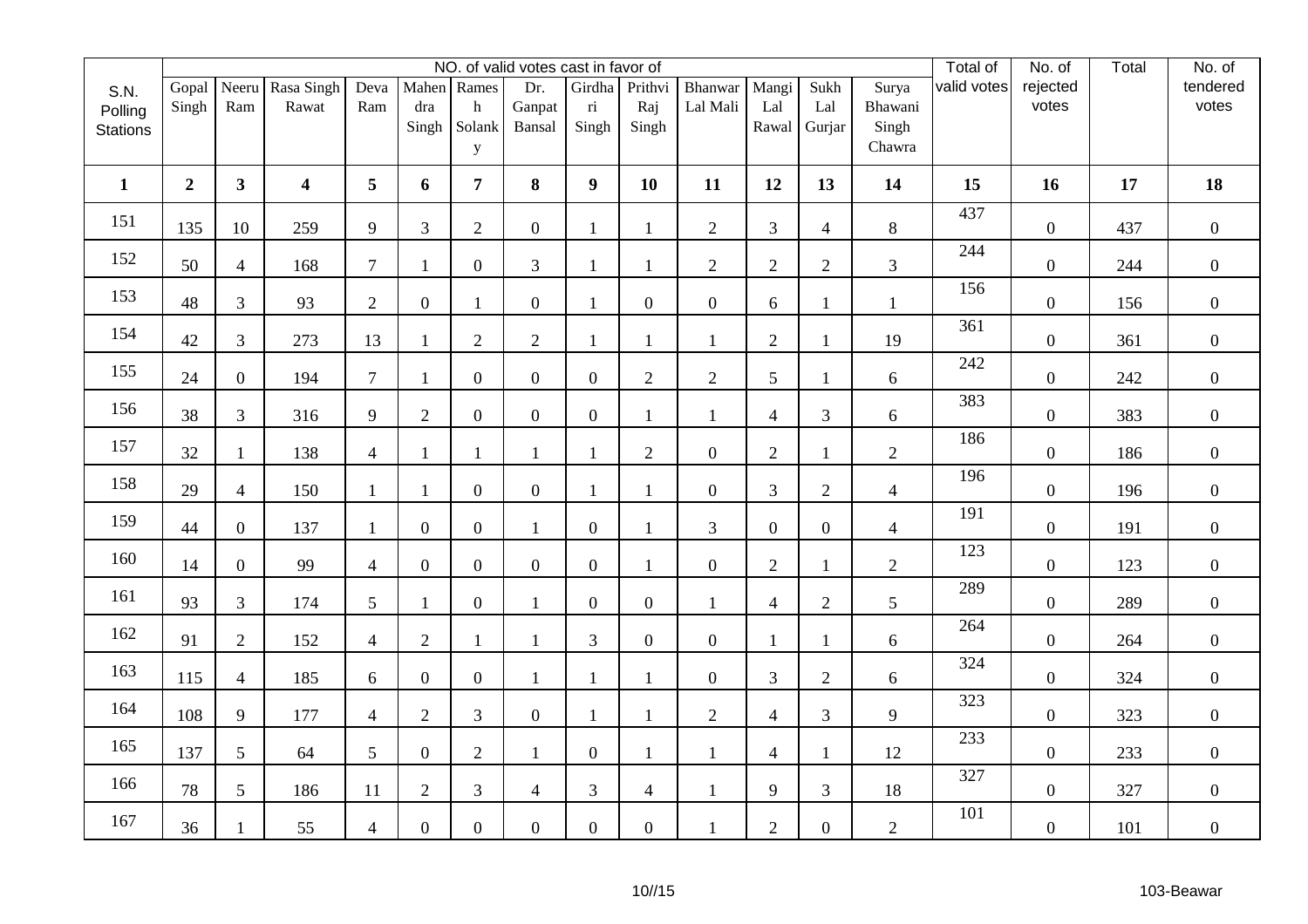|                 |                |                |                  |                  |                  |                  | NO. of valid votes cast in favor of |                         |                  |                  |                  |                  |                | Total of    | No. of           | Total | No. of         |
|-----------------|----------------|----------------|------------------|------------------|------------------|------------------|-------------------------------------|-------------------------|------------------|------------------|------------------|------------------|----------------|-------------|------------------|-------|----------------|
| S.N.            | Gopal          | Neeru          | Rasa Singh       | Deva             |                  | Mahen Rames      | Dr.                                 | Girdha                  | Prithvi          | Bhanwar          | Mangi            | Sukh             | Surya          | valid votes | rejected         |       | tendered       |
| Polling         | Singh          | Ram            | Rawat            | Ram              | dra              | h                | Ganpat                              | $\overline{\textbf{n}}$ | Raj              | Lal Mali         | Lal              | Lal              | Bhawani        |             | votes            |       | votes          |
| <b>Stations</b> |                |                |                  |                  | Singh            | Solank           | Bansal                              | Singh                   | Singh            |                  | Rawal            | Gurjar           | Singh          |             |                  |       |                |
|                 |                |                |                  |                  |                  | $\mathbf{y}$     |                                     |                         |                  |                  |                  |                  | Chawra         |             |                  |       |                |
| $\mathbf{1}$    | $\overline{2}$ | 3 <sup>1</sup> | $\boldsymbol{4}$ | 5                | 6                | $\overline{7}$   | 8                                   | $\boldsymbol{9}$        | 10               | 11               | 12               | 13               | 14             | 15          | 16               | 17    | 18             |
| 168             | 66             | $\overline{2}$ | 122              | $\mathbf{1}$     | 1                | 1                | $\mathbf{1}$                        | $\mathbf{1}$            | $\mathbf{1}$     | $\overline{2}$   | $\overline{4}$   | $\boldsymbol{0}$ | $8\,$          | 210         | $\boldsymbol{0}$ | 210   | $\overline{0}$ |
| 169             | 48             | $\overline{2}$ | 99               | 5                | $\mathbf{1}$     | $\overline{0}$   | $\overline{0}$                      | $\boldsymbol{0}$        | $\overline{0}$   | $\boldsymbol{0}$ | 1                | $\mathbf{1}$     | $\mathfrak{Z}$ | 160         | $\boldsymbol{0}$ | 160   | $\overline{0}$ |
| 170             | 131            | $\overline{4}$ | 89               | $\overline{2}$   | 1                | $\overline{0}$   | $\overline{0}$                      | $\mathbf{1}$            | $\mathbf{1}$     | $\mathbf{1}$     | 1                | 17               | $8\,$          | 256         | $\boldsymbol{0}$ | 256   | $\mathbf{0}$   |
| 171             | 5              | $\mathbf{1}$   | 241              | $\mathbf{1}$     | $\boldsymbol{0}$ | $\boldsymbol{0}$ | $\mathbf{0}$                        | $\boldsymbol{0}$        | $\boldsymbol{0}$ | $\boldsymbol{0}$ | $\overline{2}$   | $\boldsymbol{0}$ | $\mathbf{1}$   | 251         | $\boldsymbol{0}$ | 251   | $\mathbf{0}$   |
| 172             | 102            | 6              | 159              | $\sqrt{2}$       | 1                | $\overline{0}$   | $\mathbf{1}$                        | $\mathbf{1}$            | $\overline{3}$   | $\mathfrak{Z}$   | 1                | $\overline{0}$   | 6              | 285         | $\boldsymbol{0}$ | 285   | $\overline{0}$ |
| 173             | 51             | $\overline{0}$ | 70               | $\boldsymbol{0}$ | $\overline{0}$   | 1                | $\mathbf{0}$                        | $\mathbf{1}$            | $\boldsymbol{0}$ | $\mathbf{1}$     | $\overline{2}$   | $\boldsymbol{0}$ | $\mathbf{1}$   | 127         | $\boldsymbol{0}$ | 127   | $\overline{0}$ |
| 174             | $\overline{7}$ | $\overline{2}$ | 147              | 6                | 1                | $\overline{0}$   | $\overline{0}$                      | $\boldsymbol{0}$        | $\boldsymbol{0}$ | $\boldsymbol{0}$ | $\mathbf{0}$     | $\mathbf{1}$     | $\mathbf{1}$   | 165         | $\boldsymbol{0}$ | 165   | $\mathbf{0}$   |
| 175             | 58             | 5 <sup>5</sup> | 143              | $\mathfrak{Z}$   | $\mathbf{0}$     | $\overline{0}$   | $\overline{0}$                      | $\mathbf{1}$            | $\overline{0}$   | $\boldsymbol{0}$ | $\overline{2}$   | $\mathbf{2}$     | 5              | 219         | $\boldsymbol{0}$ | 219   | $\mathbf{0}$   |
| 176             | 74             | $\overline{0}$ | 206              | 6                | 3                | $\overline{2}$   | $\mathbf{1}$                        | $\boldsymbol{0}$        | $\mathbf{1}$     | $\boldsymbol{0}$ | 1                | 3                | 14             | 311         | $\boldsymbol{0}$ | 311   | $\overline{0}$ |
| 177             | 25             | $\mathfrak{Z}$ | 131              | $\overline{4}$   | 1                | 1                | $\overline{0}$                      | $\boldsymbol{0}$        | $\boldsymbol{0}$ | $\overline{0}$   | $\overline{2}$   | $\overline{2}$   | $\mathbf{2}$   | 171         | $\boldsymbol{0}$ | 171   | $\mathbf{0}$   |
| 178             | 36             | $\overline{3}$ | 176              | 3                | -1               | 1                | $\mathbf{0}$                        | $\mathbf{1}$            | $\boldsymbol{0}$ | $\mathbf{1}$     | 6                | $\mathbf{1}$     | 3              | 232         | $\boldsymbol{0}$ | 232   | $\mathbf{0}$   |
| 179             | 42             | $\mathbf{1}$   | 111              | $\overline{4}$   | $\overline{0}$   | $\overline{0}$   | $\overline{0}$                      | $\boldsymbol{0}$        | $\overline{0}$   | $\overline{0}$   | 1                | $\boldsymbol{0}$ | $\mathbf{1}$   | 160         | $\boldsymbol{0}$ | 160   | $\overline{0}$ |
| 180             | 218            | $\mathfrak{Z}$ | 112              | $\mathbf{2}$     | $\mathbf{1}$     | $\overline{0}$   | $\overline{0}$                      | $\boldsymbol{0}$        | $\boldsymbol{0}$ | $\mathbf{1}$     | $\overline{2}$   | $\mathbf{1}$     | $\sqrt{6}$     | 346         | $\boldsymbol{0}$ | 346   | $\overline{0}$ |
| 181             | 152            | 5              | 303              | 9                | $\mathbf{1}$     | 1                | $\overline{2}$                      | $\mathbf{1}$            | $\boldsymbol{0}$ | 3                | $\overline{7}$   | $\mathbf{1}$     | 16             | 501         | $\boldsymbol{0}$ | 501   | $\overline{0}$ |
| 182             | $\overline{4}$ | $\mathbf{1}$   | 67               | 3                | $\overline{0}$   | $\overline{0}$   | $\mathbf{1}$                        | $\mathbf{0}$            | $\overline{0}$   | 3                | $\overline{0}$   | $\overline{0}$   | $\mathbf{1}$   | 80          | $\overline{0}$   | 80    | $\overline{0}$ |
| 183             | 13             | $\mathbf{1}$   | 272              | $\,8\,$          | $\mathbf{1}$     |                  | $\mathfrak{Z}$                      | $\mathbf{1}$            | $\boldsymbol{0}$ | $\boldsymbol{0}$ | $\boldsymbol{0}$ | $\boldsymbol{0}$ | $\mathbf{2}$   | 302         | $\boldsymbol{0}$ | 302   | $\mathbf{0}$   |
| 184             | 34             | $\mathfrak{Z}$ | 215              | 6                |                  |                  | $\mathbf{1}$                        | $\mathbf{1}$            | 1                | $\overline{2}$   | 3                | 1                | 11             | 280         | $\boldsymbol{0}$ | 280   | $\mathbf{0}$   |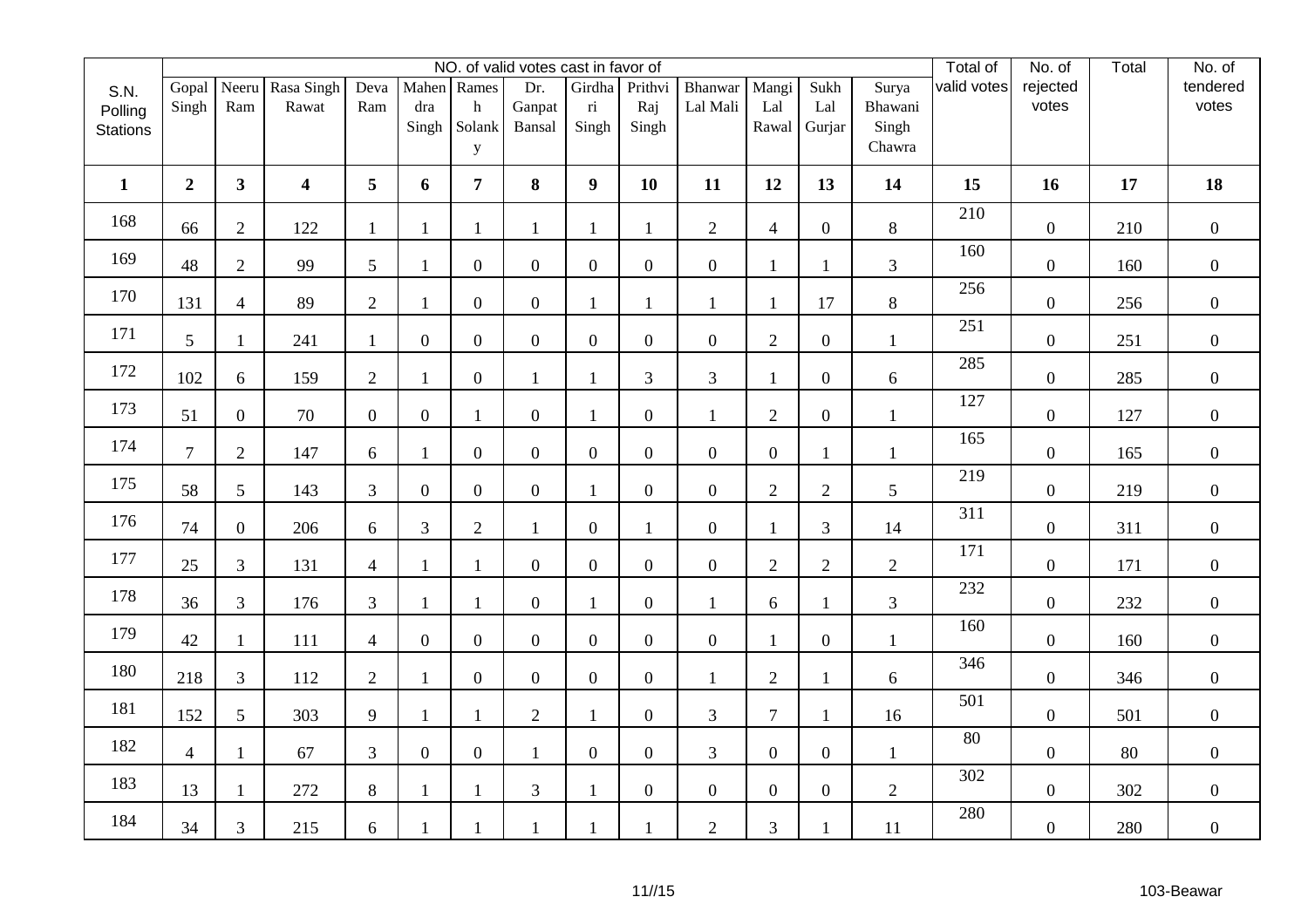|                 |                  |                  |                         |                  |                |                  | NO. of valid votes cast in favor of |                         |                  |                  |                  |                  |                  | Total of    | No. of           | Total | No. of           |
|-----------------|------------------|------------------|-------------------------|------------------|----------------|------------------|-------------------------------------|-------------------------|------------------|------------------|------------------|------------------|------------------|-------------|------------------|-------|------------------|
| S.N.            | Gopal            |                  | Neeru Rasa Singh        | Deva             |                | Mahen Rames      | Dr.                                 | Girdha                  | Prithvi          | Bhanwar          | Mangi            | Sukh             | Surya            | valid votes | rejected         |       | tendered         |
| Polling         | Singh            | Ram              | Rawat                   | Ram              | dra            | $\mathbf h$      | Ganpat                              | $\overline{\textbf{n}}$ | Raj              | Lal Mali         | Lal              | Lal              | Bhawani          |             | votes            |       | votes            |
| <b>Stations</b> |                  |                  |                         |                  | Singh          | Solank           | Bansal                              | Singh                   | Singh            |                  | Rawal            | Gurjar           | Singh            |             |                  |       |                  |
|                 |                  |                  |                         |                  |                | y                |                                     |                         |                  |                  |                  |                  | Chawra           |             |                  |       |                  |
| $\mathbf{1}$    | $\boldsymbol{2}$ | 3 <sup>1</sup>   | $\overline{\mathbf{4}}$ | 5                | 6              | $\overline{7}$   | 8                                   | $\boldsymbol{9}$        | 10               | 11               | 12               | 13               | 14               | 15          | 16               | 17    | 18               |
| 185             | 43               | $\overline{3}$   | 189                     | $\mathfrak{Z}$   | $\mathbf{1}$   | $\mathbf{1}$     | $\mathbf{1}$                        | $\boldsymbol{0}$        | $\boldsymbol{0}$ | $\mathbf{1}$     | $\overline{0}$   | 1                | $\overline{4}$   | 247         | $\boldsymbol{0}$ | 247   | $\overline{0}$   |
| 186             | 83               | $\mathbf{1}$     | 124                     | $\overline{4}$   | $\overline{0}$ | $\mathbf{1}$     | $\boldsymbol{0}$                    | $\boldsymbol{0}$        | 1                | $\overline{2}$   | $\overline{0}$   | $\overline{0}$   | $\overline{4}$   | 220         | $\boldsymbol{0}$ | 220   | $\overline{0}$   |
| 187             | 82               | $\mathbf{1}$     | 277                     | $\tau$           | 3              | $\overline{0}$   | $\overline{2}$                      | $\overline{0}$          | $\overline{0}$   | $\overline{2}$   | 8                | $\overline{2}$   | $\overline{4}$   | 388         | $\boldsymbol{0}$ | 388   | $\mathbf{0}$     |
| 188             | 54               | $\overline{4}$   | 258                     | $\mathfrak{Z}$   | $\sqrt{2}$     | $\overline{0}$   | $\mathbf{1}$                        | $\boldsymbol{0}$        | $\mathbf{1}$     | 5                | 13               | 5                | 11               | 357         | $\boldsymbol{0}$ | 357   | $\mathbf{0}$     |
| 189             | 52               | $\overline{3}$   | 185                     | 11               | 1              | $\mathbf{1}$     | 1                                   | $\boldsymbol{0}$        | $\overline{0}$   | $\boldsymbol{0}$ | $\overline{2}$   | $\overline{0}$   | $\overline{4}$   | 260         | $\boldsymbol{0}$ | 260   | $\overline{0}$   |
| 190             | 23               | $\overline{3}$   | 306                     | 3                | $\mathbf{1}$   | $\overline{0}$   | $\mathbf{0}$                        | $\mathbf{1}$            |                  | $\boldsymbol{0}$ | $\overline{2}$   | $\mathbf{1}$     | 5                | 346         | $\boldsymbol{0}$ | 346   | $\overline{0}$   |
| 191             | 8                | $\overline{0}$   | 298                     | $\mathbf{1}$     | $\mathbf{1}$   | $\overline{0}$   | $\boldsymbol{0}$                    | $\boldsymbol{0}$        | $\overline{0}$   | $\boldsymbol{0}$ | 3                | $\overline{2}$   | 6                | 319         | $\boldsymbol{0}$ | 319   | $\mathbf{0}$     |
| 192             | 28               | $\overline{2}$   | 299                     | 10               |                | $\overline{0}$   | $\boldsymbol{0}$                    | $\mathbf{1}$            |                  | $\mathbf{1}$     | $\mathbf{2}$     | $\overline{3}$   | $8\,$            | 356         | $\boldsymbol{0}$ | 356   | $\mathbf{0}$     |
| 193             | 148              | 3                | 215                     | 12               | 3              | 1                | $\mathbf{0}$                        | $\boldsymbol{0}$        |                  | $\mathbf{1}$     | $\mathbf{1}$     | 1                | $\overline{7}$   | 393         | $\boldsymbol{0}$ | 393   | $\overline{0}$   |
| 194             | 55               | $\overline{4}$   | 125                     | $\boldsymbol{0}$ | $\overline{2}$ | $\mathbf{1}$     | 1                                   | $\mathbf{1}$            | 3                | 1                | $\overline{2}$   | $\mathbf{1}$     | 6                | 202         | $\boldsymbol{0}$ | 202   | $\boldsymbol{0}$ |
| 195             | 93               | 5                | 176                     | $\mathbf{2}$     | $\mathbf{0}$   | $\overline{0}$   | $\boldsymbol{0}$                    | $\boldsymbol{0}$        | $\boldsymbol{0}$ | $\mathbf{1}$     | $\mathbf{2}$     | $\sqrt{2}$       | 6                | 287         | $\boldsymbol{0}$ | 287   | $\mathbf{0}$     |
| 196             | 6                | $\overline{0}$   | 144                     | $\mathbf{1}$     | $\overline{0}$ | $\overline{0}$   | $\mathbf{0}$                        | $\overline{0}$          | $\overline{0}$   | $\overline{0}$   | $\mathbf{1}$     | $\mathbf{1}$     | $\boldsymbol{0}$ | 153         | $\overline{0}$   | 153   | $\overline{0}$   |
| 197             | 113              | $\mathbf{1}$     | 159                     | $\mathbf{2}$     | $\mathbf{1}$   | $\mathbf{1}$     | $\boldsymbol{0}$                    | $\boldsymbol{0}$        | $\boldsymbol{0}$ | $\boldsymbol{0}$ | 4                | $\boldsymbol{0}$ | $\boldsymbol{7}$ | 288         | $\boldsymbol{0}$ | 288   | $\mathbf{0}$     |
| 198             | 68               | $\boldsymbol{0}$ | 17                      | $\mathbf{1}$     | $\mathbf{1}$   | $\overline{0}$   | $\boldsymbol{0}$                    | $\overline{0}$          | $\overline{0}$   | $\boldsymbol{0}$ | $\overline{0}$   | $\overline{0}$   | $\mathbf{1}$     | 88          | $\boldsymbol{0}$ | 88    | $\overline{0}$   |
| 199             | 23               | 3                | 149                     | 6                | $\overline{2}$ | 1                | $\mathbf{0}$                        | $\overline{2}$          | $\overline{2}$   | $\mathfrak{Z}$   | 4                | $\mathbf{1}$     | $\tau$           | 203         | $\overline{0}$   | 203   | $\overline{0}$   |
| 200             | 22               | $\overline{2}$   | 170                     | $\sqrt{6}$       | $\mathbf{1}$   | $\boldsymbol{0}$ | $\boldsymbol{0}$                    | $\boldsymbol{0}$        | $\boldsymbol{0}$ | $\mathbf{1}$     | $\boldsymbol{0}$ | $\boldsymbol{0}$ | $\mathfrak{S}$   | 207         | $\boldsymbol{0}$ | 207   | $\mathbf{0}$     |
| 201             | $\overline{4}$   | $\overline{0}$   | 193                     | $\mathbf{2}$     | $\overline{0}$ | $\overline{0}$   | $\mathbf{0}$                        | $\mathbf{1}$            | $\boldsymbol{0}$ | $\boldsymbol{0}$ | $\overline{7}$   | 1                | $\mathfrak{Z}$   | 211         | $\boldsymbol{0}$ | 211   | $\overline{0}$   |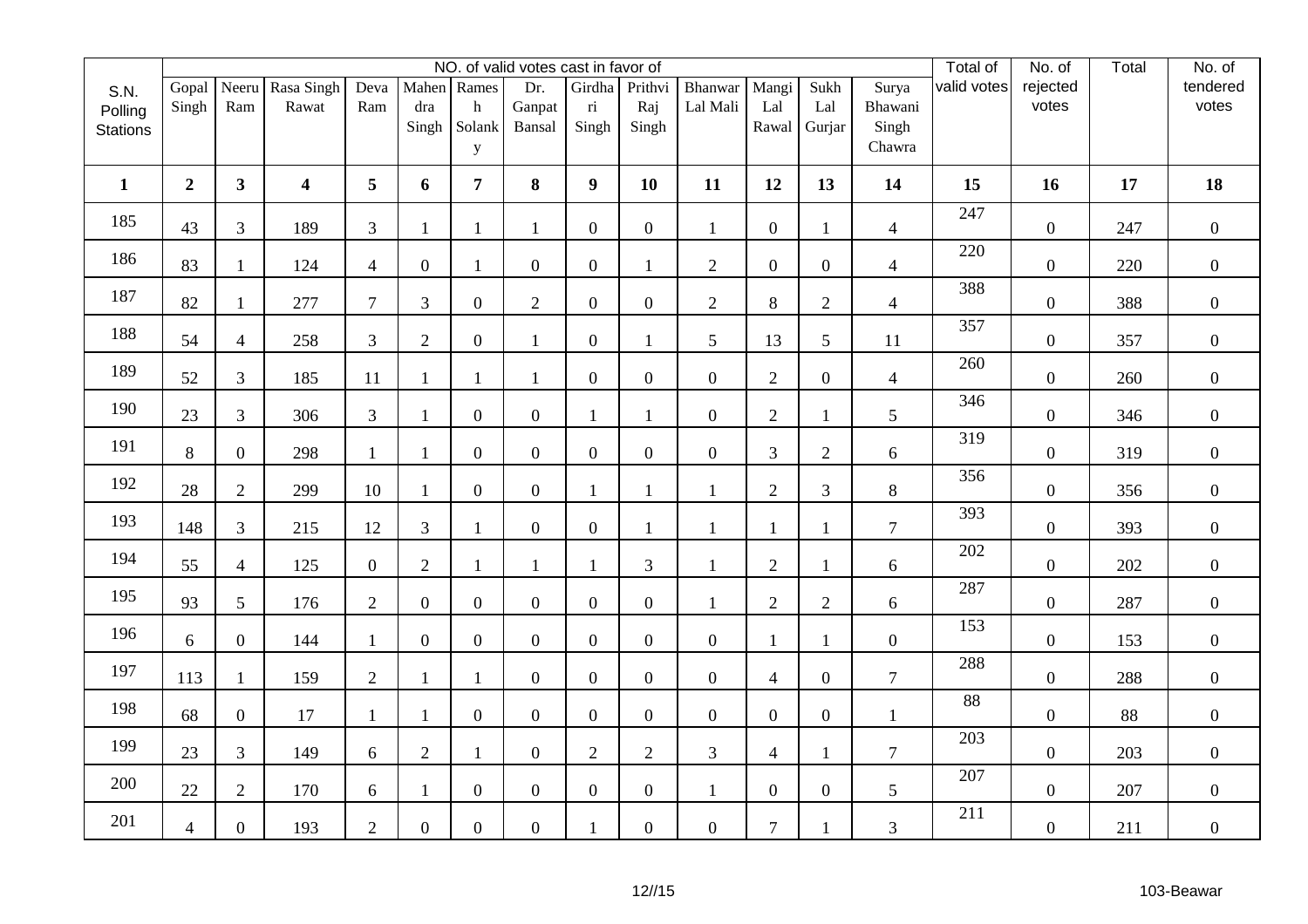|                            |                | NO. of valid votes cast in favor of |                         |                  |                  |                  |                  |                                   |                  |                     |                |                  |                  |             |                   | Total | No. of            |
|----------------------------|----------------|-------------------------------------|-------------------------|------------------|------------------|------------------|------------------|-----------------------------------|------------------|---------------------|----------------|------------------|------------------|-------------|-------------------|-------|-------------------|
| S.N.                       | Gopal<br>Singh | Neeru<br>Ram                        | Rasa Singh<br>Rawat     | Deva<br>Ram      | dra              | Mahen Rames<br>h | Dr.<br>Ganpat    | Girdha<br>$\overline{\textbf{n}}$ | Prithvi<br>Raj   | Bhanwar<br>Lal Mali | Mangi<br>Lal   | Sukh<br>Lal      | Surya<br>Bhawani | valid votes | rejected<br>votes |       | tendered<br>votes |
| Polling<br><b>Stations</b> |                |                                     |                         |                  | Singh            | Solank           | Bansal           | Singh                             | Singh            |                     | Rawal          | Gurjar           | Singh            |             |                   |       |                   |
|                            |                |                                     |                         |                  |                  | y                |                  |                                   |                  |                     |                |                  | Chawra           |             |                   |       |                   |
| $\mathbf{1}$               | $\overline{2}$ | 3 <sup>1</sup>                      | $\overline{\mathbf{4}}$ | 5                | 6                | 7 <sup>1</sup>   | 8                | 9                                 | 10               | 11                  | 12             | 13               | 14               | 15          | 16                | 17    | 18                |
| 202                        | 21             | $\overline{2}$                      | 426                     | 11               | $\mathbf{1}$     | $\overline{0}$   | $\overline{0}$   | $\overline{0}$                    | 3                | $\overline{2}$      | 3              | 5 <sup>5</sup>   | 20               | 494         | $\overline{0}$    | 494   | $\overline{0}$    |
| 203                        | 69             | 5                                   | 511                     | 13               | $\overline{2}$   | $\overline{0}$   | $\overline{2}$   | $\overline{0}$                    | $\overline{2}$   | $\boldsymbol{6}$    | 10             | 3                | 25               | 648         | $\overline{0}$    | 648   | $\boldsymbol{0}$  |
| 204                        | 54             | 8                                   | 332                     | 10               | $\overline{0}$   | $\overline{0}$   | $\mathbf{1}$     | $\overline{0}$                    | $\overline{4}$   | 5                   | 5              | 6                | 17               | 442         | $\overline{0}$    | 442   | $\boldsymbol{0}$  |
| 205                        | 28             | 6                                   | 295                     | 6                | $\overline{2}$   | 1                | $\sqrt{2}$       | $\mathbf{1}$                      | $\mathbf{1}$     | $\overline{2}$      | 16             | $\overline{3}$   | 16               | 379         | $\boldsymbol{0}$  | 379   | $\overline{0}$    |
| 206                        | 33             | $\mathfrak{Z}$                      | 363                     | 12               | 3                | $\overline{2}$   | $\mathbf{1}$     | $\boldsymbol{0}$                  | $\boldsymbol{0}$ | $\overline{2}$      | 12             | 3                | 24               | 458         | $\boldsymbol{0}$  | 458   | $\overline{0}$    |
| 207                        | 11             | 1                                   | 164                     | 5                | $\mathbf{1}$     | 1                | $\mathbf{1}$     | $\overline{2}$                    | $\overline{3}$   | $\mathbf{1}$        | 5              | $\overline{0}$   | 6                | 201         | $\overline{0}$    | 201   | $\boldsymbol{0}$  |
| 208                        | 29             | $\overline{4}$                      | 57                      | $\boldsymbol{0}$ | $\mathbf{1}$     | $\overline{0}$   | $\overline{0}$   | $\overline{0}$                    | $\overline{0}$   |                     | $\overline{2}$ | $\overline{0}$   | $\overline{4}$   | 98          | $\overline{0}$    | 98    | $\boldsymbol{0}$  |
| 209                        | 163            | 12                                  | 375                     | 14               | $\overline{1}$   | $\overline{2}$   | $\mathbf{1}$     | $\overline{2}$                    | $\mathbf{1}$     | $\overline{2}$      | $\tau$         | $\overline{4}$   | 13               | 597         | $\boldsymbol{0}$  | 597   | $\boldsymbol{0}$  |
| 210                        | 58             | 6                                   | 325                     | 5                | $\boldsymbol{0}$ | $\overline{0}$   | $\overline{0}$   | $\overline{0}$                    | $\mathbf{1}$     | 1                   | $\mathbf{1}$   | $\overline{2}$   | 5                | 404         | $\overline{0}$    | 404   | $\boldsymbol{0}$  |
| 211                        | 23             | $\overline{2}$                      | 290                     | 10               | $\overline{0}$   | $\overline{2}$   | $\overline{3}$   | $\overline{2}$                    | 3                | $\mathfrak{Z}$      | 3              | $\overline{4}$   | 6                | 351         | $\overline{0}$    | 351   | $\boldsymbol{0}$  |
| 212                        | 12             | $\mathbf{1}$                        | 98                      | $\boldsymbol{0}$ | $\mathbf{1}$     | $\overline{0}$   | $\boldsymbol{0}$ | $\overline{0}$                    | $\overline{0}$   | $\boldsymbol{0}$    | $\overline{0}$ | $\overline{0}$   | $\sqrt{2}$       | 114         | $\boldsymbol{0}$  | 114   | $\boldsymbol{0}$  |
| 213                        | 42             | $\mathbf{2}$                        | 247                     | $\overline{7}$   | $\overline{0}$   | $\overline{0}$   | $\overline{0}$   | $\mathbf{1}$                      | $\mathbf{1}$     | $\mathbf{1}$        | 6              | $\mathbf{1}$     | 6                | 314         | $\overline{0}$    | 314   | $\overline{0}$    |
| 214                        | $\overline{4}$ | $\mathfrak{S}$                      | 147                     | 3                | $\mathbf{1}$     | $\mathbf{1}$     | $\boldsymbol{0}$ | $\mathbf{1}$                      | $\overline{0}$   | $\boldsymbol{0}$    | $\sqrt{2}$     | $\boldsymbol{0}$ | 3                | 167         | $\boldsymbol{0}$  | 167   | $\boldsymbol{0}$  |
| 215                        | 66             | $\overline{4}$                      | 431                     | 16               | 5                | $\overline{0}$   | $\overline{4}$   | $\mathbf{1}$                      | $\overline{3}$   | $\overline{2}$      | 11             | 8                | 29               | 580         | $\overline{0}$    | 580   | $\boldsymbol{0}$  |
| 216                        | 26             | 1                                   | 106                     | $\overline{4}$   | $\mathbf{1}$     | $\overline{0}$   | $\boldsymbol{0}$ | $\mathbf{1}$                      | 1                | $\boldsymbol{0}$    | 3              | $\overline{0}$   | 6                | 149         | $\overline{0}$    | 149   | $\boldsymbol{0}$  |
| 217                        | 19             | $\boldsymbol{0}$                    | 88                      | $\overline{2}$   | $\boldsymbol{0}$ | $\boldsymbol{0}$ | $\boldsymbol{0}$ | $\boldsymbol{0}$                  | $\mathbf{1}$     | $\mathbf{2}$        | $\sqrt{2}$     | $\overline{2}$   | $8\,$            | 124         | $\boldsymbol{0}$  | 124   | $\boldsymbol{0}$  |
| 218                        | 48             | $\overline{0}$                      | 148                     | $\overline{4}$   | $\boldsymbol{0}$ |                  | $\mathbf{1}$     | $\overline{2}$                    | $\overline{2}$   | $\mathbf{1}$        | $\overline{4}$ |                  | $\overline{7}$   | 219         | $\overline{0}$    | 219   | $\overline{0}$    |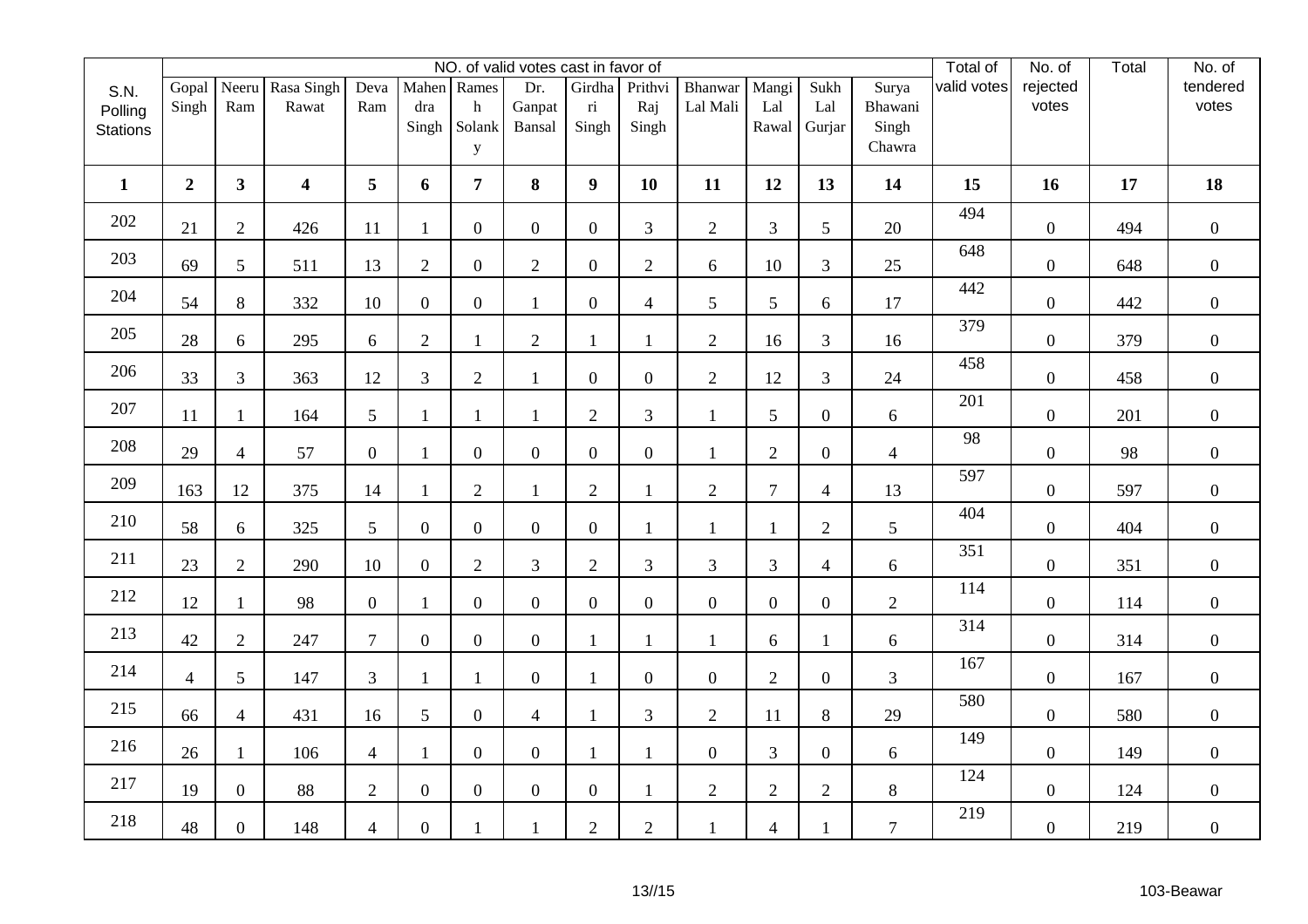|                 |                | NO. of valid votes cast in favor of |                  |                |                  |                  |                  |                         |                  |                  |                |                  |                 |             |                  | Total | No. of           |
|-----------------|----------------|-------------------------------------|------------------|----------------|------------------|------------------|------------------|-------------------------|------------------|------------------|----------------|------------------|-----------------|-------------|------------------|-------|------------------|
| S.N.            | Gopal          | Neeru                               | Rasa Singh       | Deva           |                  | Mahen Rames      | Dr.              | Girdha                  | Prithvi          | Bhanwar          | Mangi          | Sukh             | Surya           | valid votes | rejected         |       | tendered         |
| Polling         | Singh          | Ram                                 | Rawat            | Ram            | dra              | h<br>Solank      | Ganpat           | $\overline{\textbf{n}}$ | Raj              | Lal Mali         | Lal            | Lal              | Bhawani         |             | votes            |       | votes            |
| <b>Stations</b> |                |                                     |                  |                | Singh            | y                | Bansal           | Singh                   | Singh            |                  | Rawal          | Gurjar           | Singh<br>Chawra |             |                  |       |                  |
|                 |                |                                     |                  |                |                  |                  |                  |                         |                  |                  |                |                  |                 |             |                  |       |                  |
| $\mathbf{1}$    | $\overline{2}$ | 3 <sup>1</sup>                      | $\boldsymbol{4}$ | 5              | 6                | 7 <sup>1</sup>   | 8                | 9                       | 10               | 11               | 12             | 13               | 14              | 15          | 16               | 17    | 18               |
| 219             | 37             | $\overline{0}$                      | 266              | $\overline{4}$ | $\mathbf{1}$     | 1                | 1                | $\mathbf{1}$            | $\mathbf{1}$     | $\overline{3}$   | $\overline{4}$ | 1                | $\overline{7}$  | 327         | $\overline{0}$   | 327   | $\overline{0}$   |
| 220             | 57             | 3                                   | 288              | 12             | $\boldsymbol{0}$ | 1                | $\boldsymbol{0}$ | $\overline{0}$          | $\overline{0}$   | $\mathbf{1}$     | 6              | $\overline{0}$   | 10              | 378         | $\overline{0}$   | 378   | $\boldsymbol{0}$ |
| 221             | 27             | 6                                   | 151              | $\overline{4}$ | $\overline{0}$   | 3                | $\overline{0}$   | $\overline{0}$          | $\mathbf{1}$     | $\mathbf{1}$     | $\overline{2}$ | $\overline{2}$   | $\overline{7}$  | 204         | $\overline{0}$   | 204   | $\overline{0}$   |
| 222             | 24             | $\overline{4}$                      | 161              | 9              | $\mathbf{1}$     | $\overline{0}$   | $\boldsymbol{0}$ | $\boldsymbol{0}$        | $\overline{0}$   | $\mathbf{1}$     | 4              | 1                | $\overline{7}$  | 212         | $\boldsymbol{0}$ | 212   | $\overline{0}$   |
| 223             | 8              | $\mathbf{1}$                        | 99               | $\overline{4}$ | 3                | 1                | $\mathbf{1}$     | $\mathbf{1}$            | 1                | $\overline{3}$   | $\overline{2}$ | $\overline{2}$   | 3               | 129         | $\boldsymbol{0}$ | 129   | $\overline{0}$   |
| 224             | 36             | $\overline{0}$                      | 111              | $\overline{4}$ | $\boldsymbol{0}$ | $\overline{0}$   | $\boldsymbol{0}$ | $\boldsymbol{0}$        | 1                | $\boldsymbol{0}$ | 3              | $\overline{2}$   | 5               | 162         | $\overline{0}$   | 162   | $\boldsymbol{0}$ |
| 225             | 76             | $\overline{4}$                      | 139              | $\mathbf{1}$   | $\mathbf{1}$     | 1                | $\mathbf{0}$     | $\mathbf{1}$            | $\overline{0}$   | $\boldsymbol{0}$ | $\overline{7}$ | $\overline{0}$   | 8               | 238         | $\overline{0}$   | 238   | $\boldsymbol{0}$ |
| 226             | 57             | $\overline{2}$                      | 224              | $\overline{7}$ | $\mathbf{2}$     | 3                | $\boldsymbol{0}$ | $\boldsymbol{0}$        | $\overline{0}$   | $\overline{2}$   | $8\,$          | $\overline{2}$   | $\overline{4}$  | 311         | $\boldsymbol{0}$ | 311   | $\boldsymbol{0}$ |
| 227             | 31             | $\overline{3}$                      | 106              | $\overline{4}$ | $\mathbf{1}$     | 1                | $\overline{0}$   | $\overline{0}$          | $\boldsymbol{0}$ | $\boldsymbol{0}$ | $\overline{0}$ | $\overline{0}$   | $\mathbf{1}$    | 147         | $\boldsymbol{0}$ | 147   | $\boldsymbol{0}$ |
| 228             | 48             | $\mathfrak{Z}$                      | 372              | 9              | $\mathbf{1}$     | $\overline{2}$   | $\overline{2}$   | $\mathbf{1}$            |                  | $\overline{2}$   | $\overline{7}$ | $\overline{0}$   | 3               | 451         | $\overline{0}$   | 451   | $\boldsymbol{0}$ |
| 229             | $\overline{7}$ | $\mathbf{1}$                        | 89               | $\overline{4}$ | $\boldsymbol{0}$ | $\overline{0}$   | $\boldsymbol{0}$ | $\boldsymbol{0}$        | $\overline{0}$   | $\boldsymbol{0}$ | $\mathbf{1}$   | 1                | $\overline{4}$  | 107         | $\boldsymbol{0}$ | 107   | $\boldsymbol{0}$ |
| 230             | 195            | $\tau$                              | 270              | 5              | $\overline{2}$   | 6                | $\overline{3}$   | $\mathbf{2}$            | $\mathfrak{Z}$   | $\mathcal{I}$    | 4              | 5                | 11              | 520         | $\boldsymbol{0}$ | 520   | $\mathbf{0}$     |
| 231             | 10             | $\mathfrak{S}$                      | 193              | 17             | $\sqrt{2}$       | $\mathbf{1}$     | $\boldsymbol{0}$ | $\mathbf{1}$            | $\overline{0}$   | $\overline{2}$   | $\mathfrak{Z}$ | 3                | $\mathbf{1}$    | 238         | $\boldsymbol{0}$ | 238   | $\boldsymbol{0}$ |
| 232             | 30             | $\overline{2}$                      | 119              | $\tau$         | $\overline{2}$   | $\overline{0}$   | $\overline{0}$   | $\overline{0}$          | $\overline{0}$   | $\boldsymbol{0}$ | $\overline{0}$ | $\mathbf{1}$     | 6               | 167         | $\overline{0}$   | 167   | $\boldsymbol{0}$ |
| 233             | 26             | $\overline{4}$                      | 225              | 10             | $\mathbf{1}$     | 1                | $\boldsymbol{0}$ | $\overline{0}$          | $\overline{0}$   | $\boldsymbol{0}$ | 3              | $\overline{0}$   | 5               | 275         | $\overline{0}$   | 275   | $\mathbf{0}$     |
| 234             | 37             | $\mathbf{1}$                        | 159              | 9              | $\mathbf{1}$     | $\boldsymbol{0}$ | $\boldsymbol{0}$ | $\boldsymbol{0}$        | $\boldsymbol{0}$ | $\boldsymbol{0}$ | $\mathbf{1}$   | $\boldsymbol{0}$ | $\mathbf{1}$    | 209         | $\boldsymbol{0}$ | 209   | $\boldsymbol{0}$ |
| 235             | 43             | $8\,$                               | 220              | 10             | $\boldsymbol{0}$ | $\overline{2}$   | $\boldsymbol{0}$ | $\overline{0}$          | $\boldsymbol{0}$ | $5\overline{)}$  | 6              | 3                | 6               | 303         | $\boldsymbol{0}$ | 303   | $\overline{0}$   |